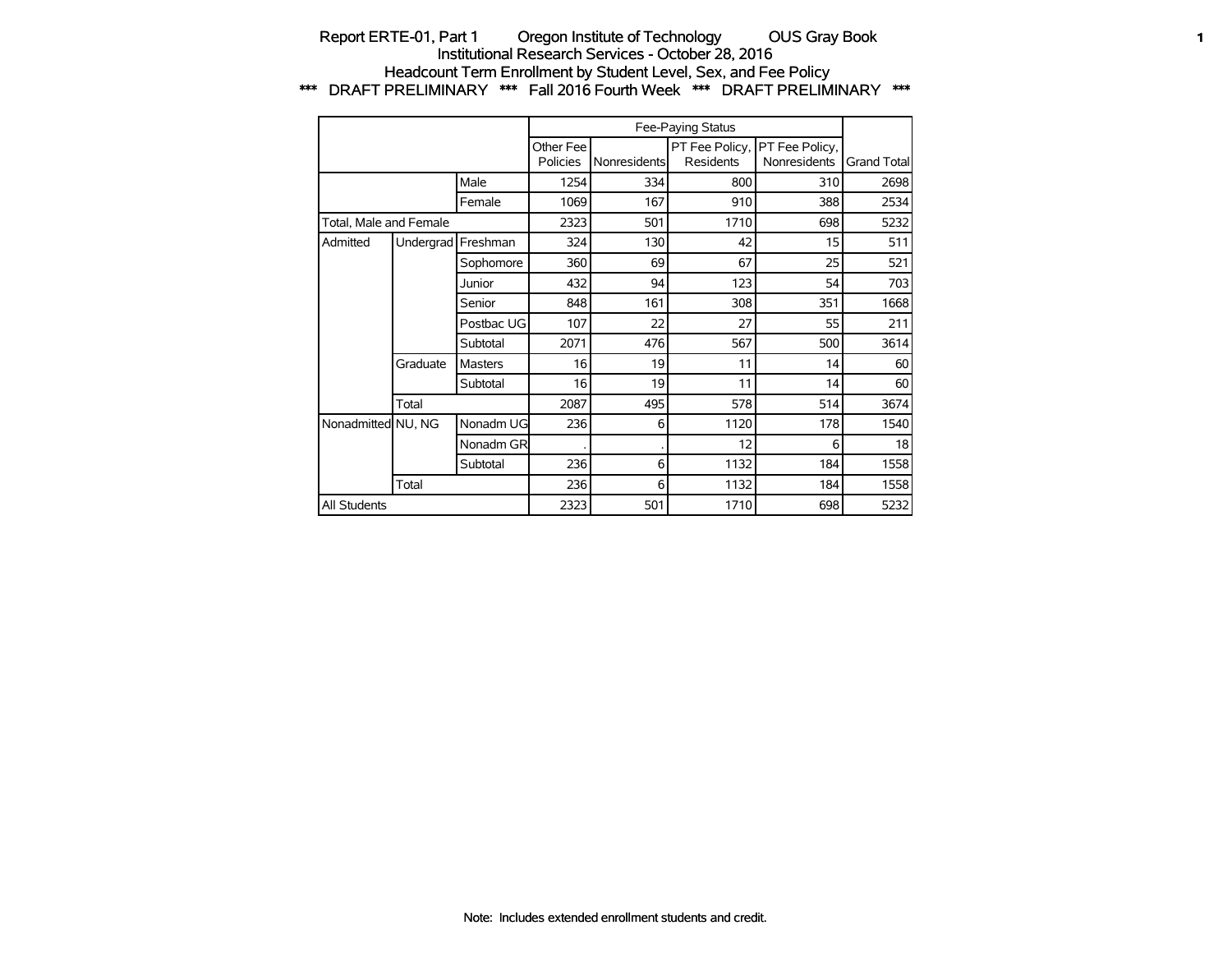### Report ERTE-01, Part 2 Oregon Institute of Technology OUS Gray Book **2** Institutional Research Services - October 28, 2016 Previous Attendance by Student Level, Sex, and Educational Source \*\*\* DRAFT PRELIMINARY \*\*\* Fall 2016 Fourth Week \*\*\* DRAFT PRELIMINARY \*\*\*

|                       |                        |      |                |      |    |                |     | Student Level    |            |                 |   |                     |       |              |                |         |
|-----------------------|------------------------|------|----------------|------|----|----------------|-----|------------------|------------|-----------------|---|---------------------|-------|--------------|----------------|---------|
|                       |                        |      | Undergrad      |      |    | Graduate       |     |                  | Nonadm UG  |                 |   | Nonadm<br><b>GR</b> |       |              |                |         |
|                       |                        |      | <b>Sex</b>     |      |    | Sex            |     |                  | <b>Sex</b> |                 |   | Sex                 |       |              | <b>Sex</b>     | Grand   |
|                       |                        | M    | E              | All  | M  | E              | All | M                | E          | All             | M | $\mathsf{F}$        | All   | M            | F              | Total   |
| New Admits, HS        | Oregon HS              | 149  | 118            | 267  |    |                |     |                  |            |                 |   |                     |       | 149          | 118            | 267     |
|                       | Other US HS            | 64   | 39             | 103  |    |                |     |                  |            |                 |   |                     |       | 64           | 39             | 103     |
|                       | Foreign-Nonres Alien   | 9    | 3              | 12   |    |                |     |                  |            |                 |   |                     |       | 9            | 3              | 12      |
|                       | <b>GED</b>             | 3    | $\overline{2}$ | 5    |    |                |     |                  |            |                 |   |                     |       | 3            | $\overline{2}$ | 5       |
|                       | Subtotal               | 225  | 162            | 387  |    |                |     |                  |            |                 |   |                     |       | 225          | 162            | 387     |
| New Admits, College   | <b>OUS Institution</b> | 25   | 28             | 53   |    |                |     |                  |            |                 |   |                     |       | 25           | 28             | 53      |
|                       | Oregon Comm Coll       | 176  | 146            | 322  |    |                |     |                  |            |                 |   |                     |       | 176          | 146            | 322     |
|                       | Other Oregon Coll      | 1    | 3              | 4    |    |                |     |                  |            |                 |   |                     |       |              | 3              | $\vert$ |
|                       | Other US Coll          | 81   | 124            | 205  |    |                |     |                  |            |                 |   |                     |       | 81           | 124            | 205     |
|                       | Foreign -US Res        |      | 1              | 1    |    |                |     |                  |            |                 |   |                     |       |              | 1              | 1       |
|                       | Foreign -Nonres Alien  |      | 1              | 1    |    |                |     |                  |            |                 |   |                     |       |              | 1              | 1       |
|                       | Unknown College        | 30   | 42             | 72   | 26 | 11             | 37  |                  |            |                 |   |                     |       | 56           | 53             | 109     |
|                       | Subtotal               | 313  | 345            | 658  | 26 | 11             | 37  |                  |            |                 |   |                     |       | 339          | 356            | 695     |
| New, Other            | Nonadmitted            |      |                |      |    |                |     | 471              | 657        | 1128            | 5 |                     | 10 15 | 476          | 667            | 1143    |
|                       | Subtotal               |      |                |      |    |                |     | 471              | 657        | 1128            | 5 | 10                  | 15    | 476          | 667            | 1143    |
| Returning, Continuing | Returning              | 97   | 67             | 164  | 1  |                | 1   | 45               | 45         | 90              |   |                     |       | 143          | 112            | 255     |
|                       | Continuing             | 1332 | 1073           | 2405 | 17 | 5 <sup>1</sup> | 22  | 165 <sub>1</sub> | 157        | 322             | 1 | 2                   | 3     | 1515 1237    |                | 2752    |
|                       | Subtotal               | 1429 | 1140           | 2569 | 18 | 5 <sup>1</sup> | 23  | 210              | 202        | 412             | 1 | 2                   | 3     | 1658         | 1349           | 3007    |
| Total                 |                        | 1967 | 1647           | 3614 | 44 | 16             |     |                  |            | 60 681 859 1540 | 6 | 12                  |       | 18 2698 2534 |                | 5232    |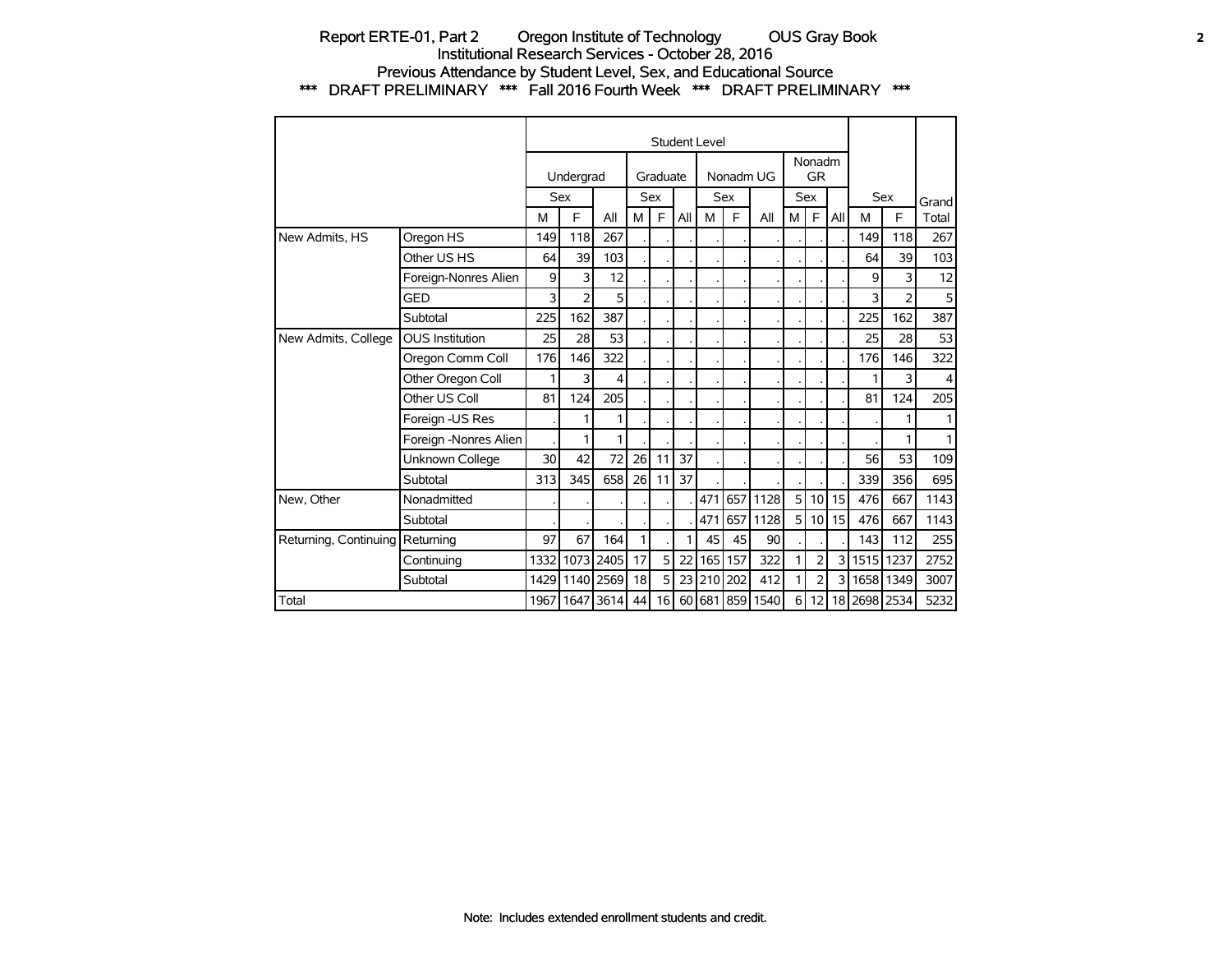#### Report ERCC-01 Oregon Institute of Technology OUS Gray Book **3** Institutional Research Services - October 28, 2016 Headcount Enrollment by Course Level and Student Level \*\*\* DRAFT PRELIMINARY \*\*\* Fall 2016 Fourth Week \*\*\* DRAFT PRELIMINARY \*\*\*

|                        |           |                |         |         | Course Level |                 |         |       |
|------------------------|-----------|----------------|---------|---------|--------------|-----------------|---------|-------|
|                        |           |                | 100-199 | 200-299 | 300-399      | 400-499         | 500-599 | Total |
| Admitted               | Undergrad | Freshman       | 1560    | 996     | 63           | 8               |         | 2627  |
|                        |           | Sophomore      | 630     | 1446    | 375          | 36              |         | 2487  |
|                        |           | Junior         | 471     | 1138    | 1331         | 198             |         | 3138  |
|                        |           | Senior         | 435     | 1047    | 2455         | 1926            | 20      | 5883  |
|                        |           | Postbac UG     | 37      | 202     | 195          | 393             | 3       | 830   |
|                        |           | Subtotal       | 3133    | 4829    | 4419         | 2561            | 23      | 14965 |
|                        | Graduate  | <b>Masters</b> |         |         | 9            | 10              | 132     | 153   |
|                        |           | Subtotal       |         | フ       | 9            | 10              | 132     | 153   |
|                        | Total     |                | 3133    | 4831    | 4428         | 2571            | 155     | 15118 |
| Nonadmitted NU, NG     |           | Nonadm UG      | 1353    | 717     | 39           | 10 <sup>1</sup> |         | 2120  |
|                        |           | Nonadm GR      |         |         |              |                 | 27      | 27    |
|                        |           | Subtotal       | 1353    | 717     | 39           | 10              | 28      | 2147  |
|                        | Total     |                | 1353    | 717     | 39           | 10              | 28      | 2147  |
| <b>Total Headcount</b> |           |                | 4486    | 5548    | 4467         | 2581            | 183     | 17265 |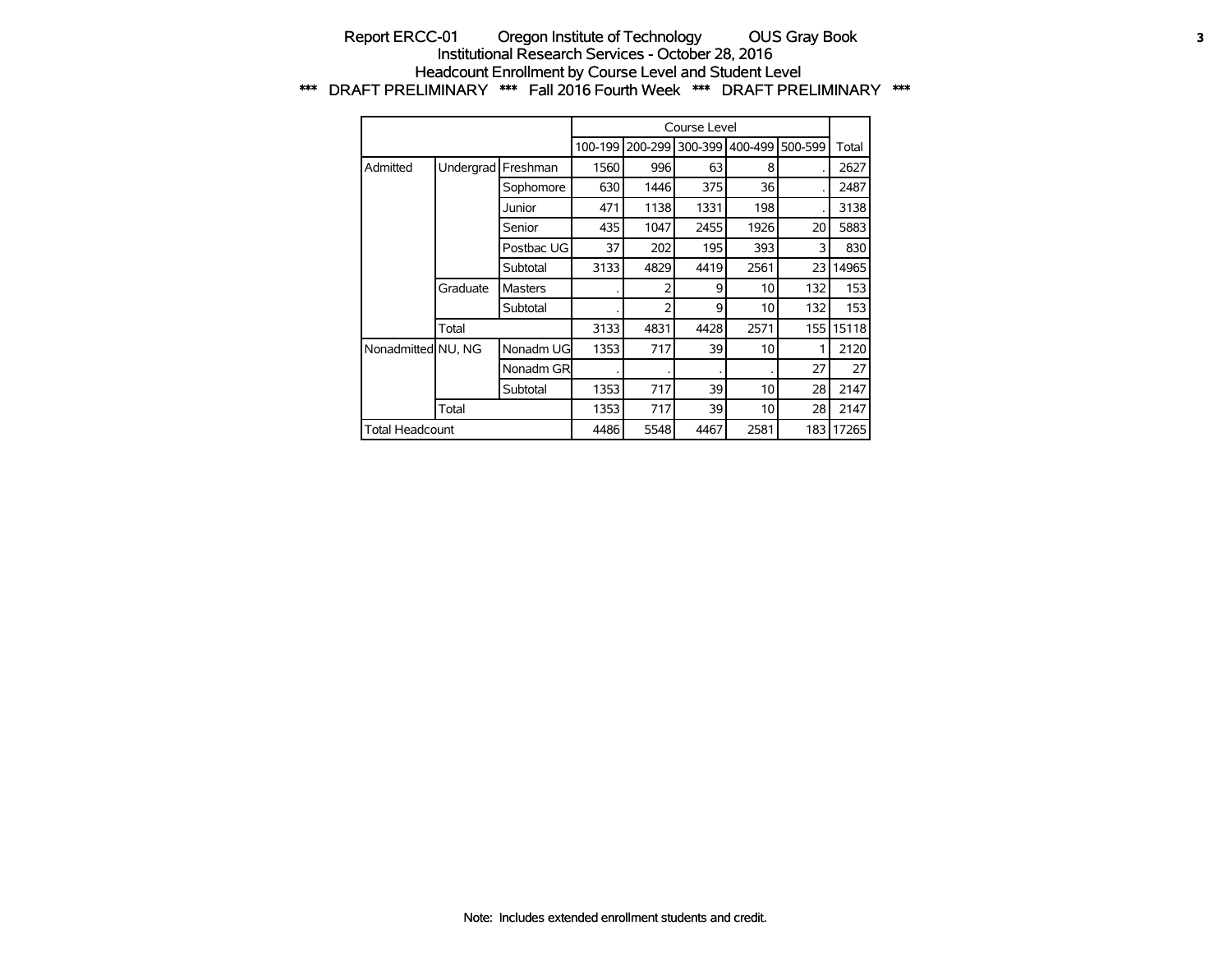### Report ERCC-02 Oregon Institute of Technology OUS Gray Book **4** Institutional Research Services - October 28, 2016 Credit Hour Enrollment by Course Level and Student Level \*\*\* DRAFT PRELIMINARY \*\*\* Fall 2016 Fourth Week \*\*\* DRAFT PRELIMINARY \*\*\*

|                     |           |                |         |         | Course Level |         |         |       |
|---------------------|-----------|----------------|---------|---------|--------------|---------|---------|-------|
|                     |           |                | 100-199 | 200-299 | 300-399      | 400-499 | 500-599 | Total |
| Admitted            | Undergrad | Freshman       | 3852    | 2437    | 171          | 11      |         | 6471  |
|                     |           | Sophomore      | 1457    | 3754    | 1078         | 86      |         | 6375  |
|                     |           | Junior         | 1119    | 3075    | 3468         | 462     |         | 8124  |
|                     |           | Senior         | 1161    | 2972    | 6801         | 6783    | 66      | 17783 |
|                     |           | Postbac UG     | 100     | 561     | 539          | 1028    | 9       | 2237  |
|                     |           | Subtotal       | 7689    | 12799   | 12057        | 8370    | 75      | 40990 |
|                     | Graduate  | <b>Masters</b> |         | 6       | 25           | 28      | 373     | 432   |
|                     |           | Subtotal       |         | 6       | 25           | 28      | 373     | 432   |
|                     | Total     |                | 7689    | 12805   | 12082        | 8398    | 448 l   | 41422 |
| Nonadmitted NU, NG  |           | Nonadm UG      | 4197    | 2597    | 128          | 35      | 3       | 6960  |
|                     |           | Nonadm GR      |         |         |              |         | 79      | 79    |
|                     |           | Subtotal       | 4197    | 2597    | 128          | 35      | 82      | 7039  |
|                     | Total     |                | 4197    | 2597    | 128          | 35      | 82      | 7039  |
| <b>Total Credit</b> |           |                | 11886   | 15402   | 12210        | 8433    | 530     | 48461 |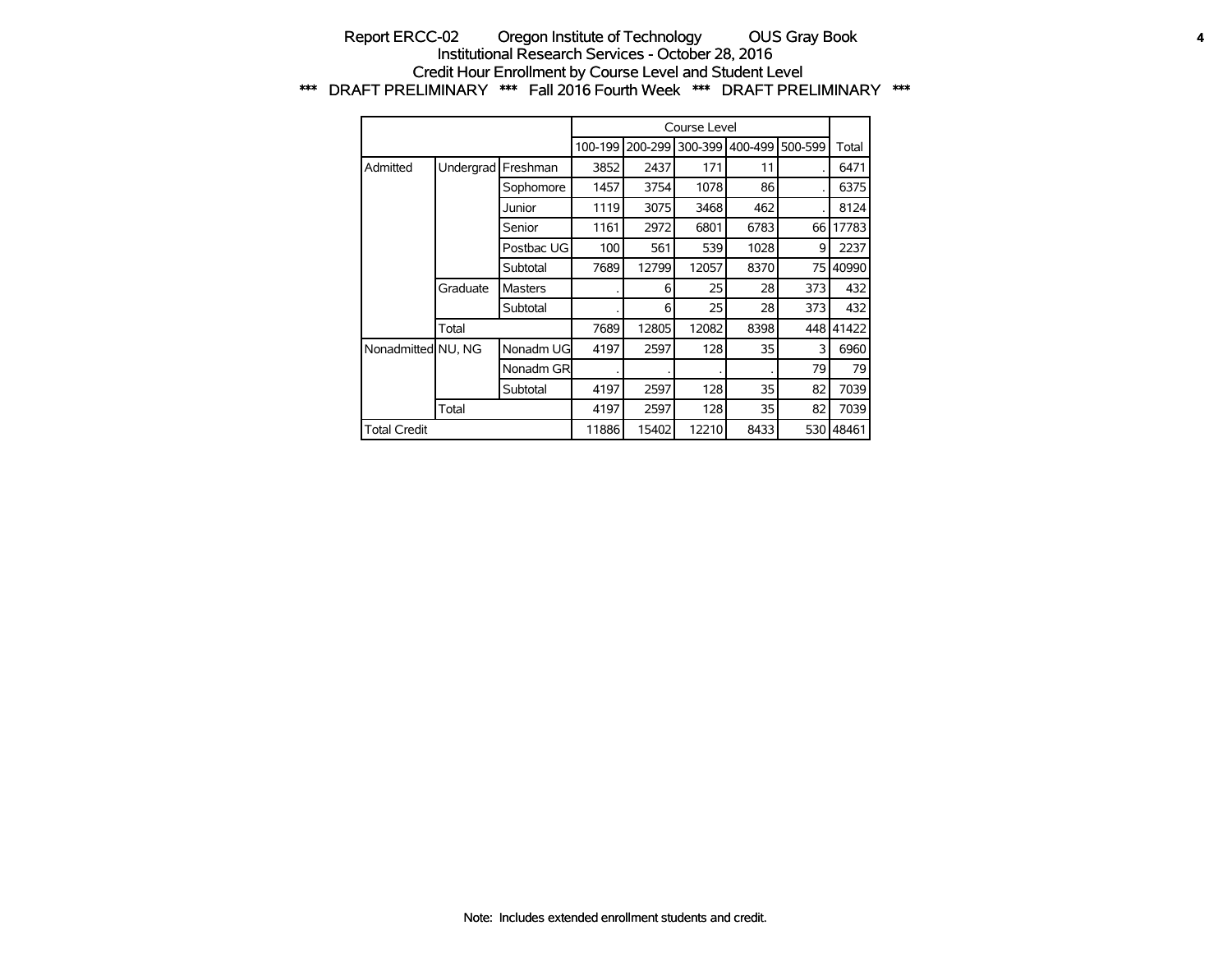#### Report ERCH-01 Oregon Institute of Technology OUS Gray Book **5** Institutional Research Services - October 28, 2016 Student Credit Hours, Full-Time Equivalence, and Enrollment by Student Level \*\*\* DRAFT PRELIMINARY \*\*\* Fall 2016 Fourth Week \*\*\* DRAFT PRELIMINARY \*\*\*

| Student Level      |           | (FTE*)                 |      | Student Credit<br>Hours | Student FTE | Student<br>Enrollment |
|--------------------|-----------|------------------------|------|-------------------------|-------------|-----------------------|
| Admitted           | Undergrad | Freshman               | (15) | 6471                    | 431.4       | 511                   |
|                    |           | Sophomore              | (15) | 6375                    | 425.0       | 521                   |
|                    |           | Junior<br>(15)         |      | 8124                    | 541.6       | 703                   |
|                    |           | (15)<br>Senior         |      | 17783                   | 1185.5      | 1668                  |
|                    |           | Postbac UG (15)        |      | 2237                    | 149.1       | 211                   |
|                    |           | Subtotal               |      | 40990                   | 2732.7      | 3614                  |
|                    | Graduate  | (12)<br><b>Masters</b> |      | 432                     | 36.0        | 60                    |
|                    |           | Subtotal               |      | 432                     | 36.0        | 60                    |
|                    | Total     |                        |      | 41422                   | 2768.7      | 3674                  |
| Nonadmitted NU, NG |           | Nonadm UG              | (15) | 6960                    | 464.0       | 1540                  |
|                    |           | Nonadm GR              | (12) | 79                      | 6.6         | 18                    |
|                    |           | Subtotal               |      | 7039                    | 470.6       | 1558                  |
|                    | Total     |                        |      | 7039                    | 470.6       | 1558                  |
| Total              |           |                        |      | 48461                   | 3239.2      | 5232                  |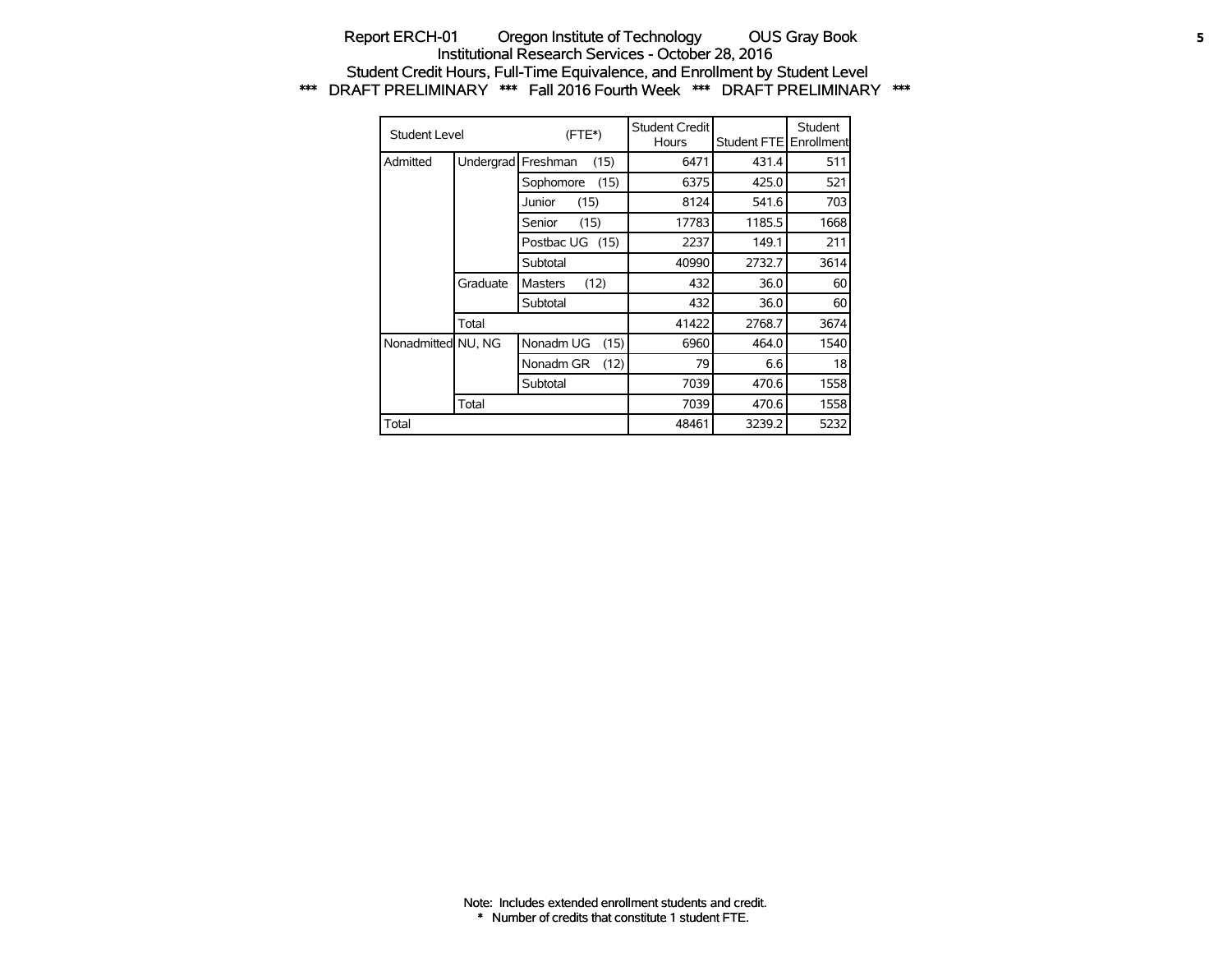## Report ERNT-01 Oregon Institute of Technology OUS Gray Book **6** Institutional Research Services - October 28, 2016 New Transfers from Community Colleges in Oregon, by Student Level \*\*\* DRAFT PRELIMINARY \*\*\* Fall 2016 Fourth Week \*\*\* DRAFT PRELIMINARY \*\*\*

|                            |                | Student Level    |     |        |                |
|----------------------------|----------------|------------------|-----|--------|----------------|
|                            | Freshman       | Sophomore Junior |     | Senior | Total          |
| Blue Mountain Comm Coll    |                |                  |     |        |                |
| Central Oregon Comm Coll   | $\overline{2}$ | 6                | 6   | 6      | 20             |
| Chemeketa Comm Coll        | 4              | 16               | 14  | 10     | 44             |
| Clackamas Comm Coll        | $\overline{2}$ | 4                | 9   | 4      | 19             |
| Clatsop Comm Coll          |                | 1                | 1   |        | 3              |
| Klamath Comm Coll          | 3              | 20               | 21  | 6      | 50             |
| Lane Comm Coll             | $\overline{2}$ | 6                | 3   | 6      | 17             |
| Linn-Benton Comm Coll      | 1              | $\overline{2}$   | 3   | 1      | 7              |
| Mt Hood Comm Coll          | 3              | 7                | 3   | 5      | 18             |
| Portland Comm Coll         | 8              | 19               | 40  | 18     | 85             |
| Roque Comm Coll            | 3              | 16               | 8   | 3      | 30             |
| Southwestern Ore Comm Coll |                | 3                | 5   | 3      | 11             |
| Treasure Valley Comm Coll  |                |                  | 1   |        | $\overline{2}$ |
| Treaty Oak Educ Ctr        |                |                  | 1   |        | $\overline{2}$ |
| Umpqua Comm Coll           | 4              | 3                | 5   |        | 12             |
| <b>Total CC Transfers</b>  | 32             | 103              | 121 | 66     | 322            |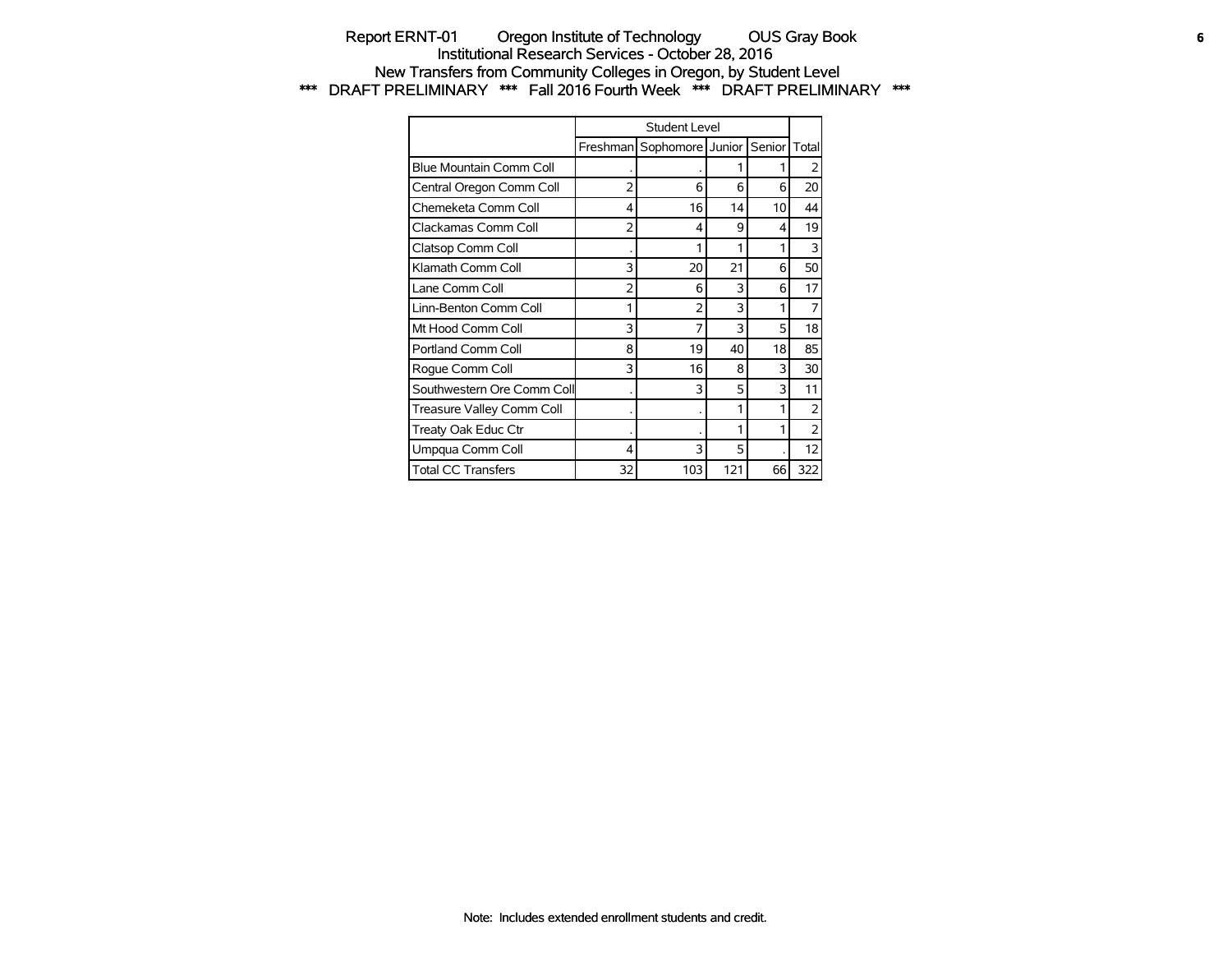#### Report ERNT-02 Oregon Institute of Technology OUS Gray Book **7** Institutional Research Services - October 28, 2016 New Transfers from Institutions within OUS, by Student Level \*\*\* DRAFT PRELIMINARY \*\*\* Fall 2016 Fourth Week \*\*\* DRAFT PRELIMINARY \*\*\*

|                            | Student Level                          |    |    |    |
|----------------------------|----------------------------------------|----|----|----|
|                            | Freshman Sophomore Junior Senior Total |    |    |    |
| Eastern Oregon University  |                                        |    |    |    |
| Oregon State University    | 4                                      |    | 10 | 18 |
| Portland State University  |                                        |    | 14 | 17 |
| Southern Oregon University |                                        |    |    | 10 |
| University of Oregon       |                                        |    |    |    |
| Western Oregon University  |                                        |    |    |    |
| <b>Total OUS Transfers</b> |                                        | 13 | 29 | 53 |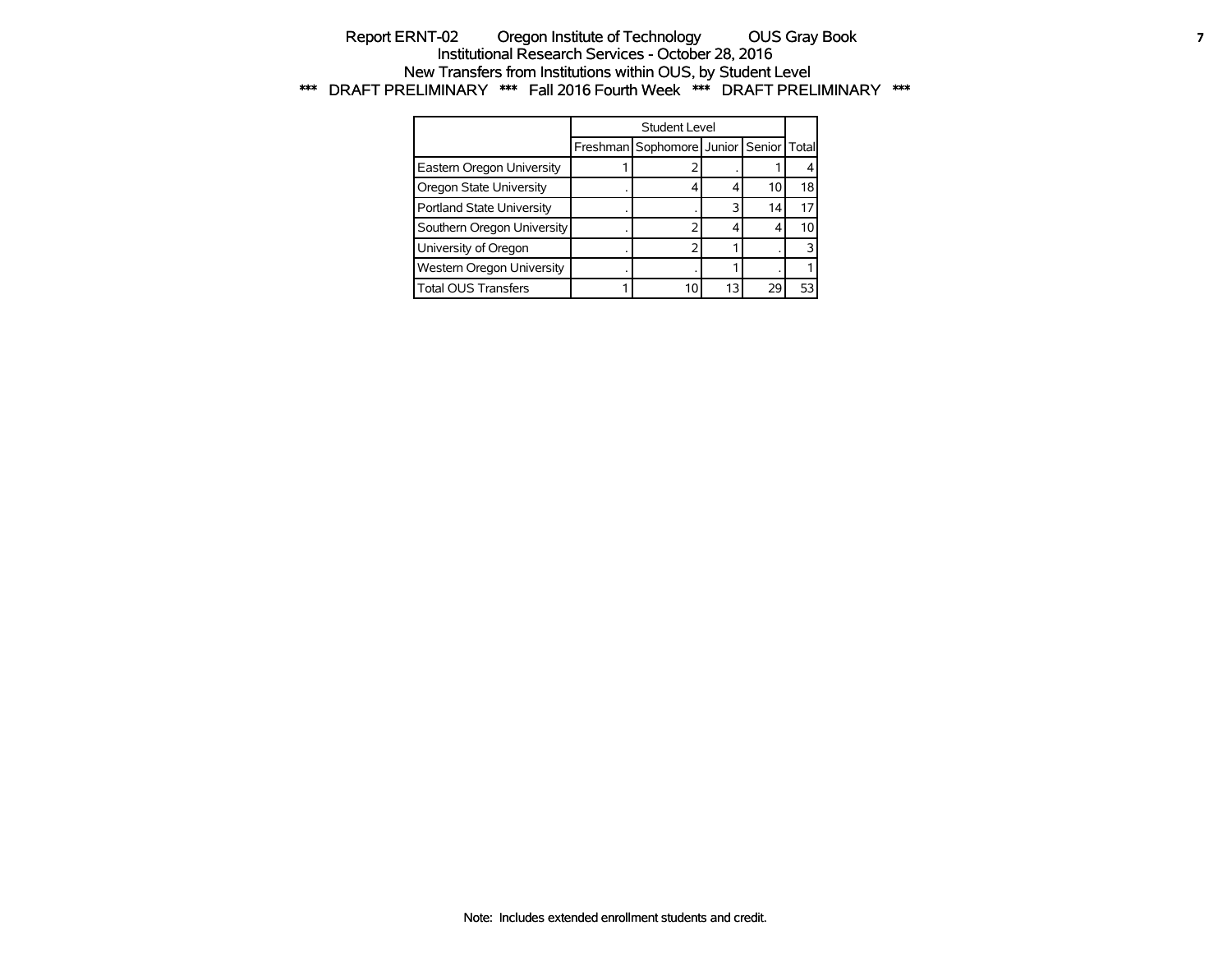## Report ERDD-01 Oregon Institute of Technology OUS Gray Book **8** Institutional Research Services - October 28, 2016 Enrollment by Age, Student Level, and Sex \*\*\* DRAFT PRELIMINARY \*\*\* Fall 2016 Fourth Week \*\*\* DRAFT PRELIMINARY \*\*\*

|                    |                |        |                |                |     |                |     |                |                |                         |                |                | Age Distribution |                |                |                |                |                         |                |   |         | Mean |       |
|--------------------|----------------|--------|----------------|----------------|-----|----------------|-----|----------------|----------------|-------------------------|----------------|----------------|------------------|----------------|----------------|----------------|----------------|-------------------------|----------------|---|---------|------|-------|
|                    |                |        | < 18           | 18             | 19  | 20             | 21  | 22             | 23             | 24                      | 25             | 26             | 27               | 28             | 29             | 30-35          | 36-44          | 45-54                   | 55-64 65+      |   | Unknown | Age  | Total |
| Undergrad Freshman |                | Male   | 4              | 148            | 72  | 25             | 6   | $\overline{4}$ | 4              | 3                       | 3              | 1              | $\overline{2}$   | 1              | 3              | 4              | 3              |                         |                |   |         | 19.9 | 283   |
|                    |                | Female | 1              | 127            | 56  | 9              | 9   | $\overline{4}$ | 1              | $\overline{2}$          | 2              | 3              | $\overline{4}$   | $\overline{2}$ |                | 5              | $\mathbf{1}$   | $\overline{2}$          |                |   |         | 20.1 | 228   |
|                    |                | All    | 5              | 275            | 128 | 34             | 15  | 8              | 5              | 5                       | 5              | 4              | 6                | 3              | 3              | 9              | $\overline{4}$ | $\overline{2}$          |                |   |         | 20.0 | 511   |
|                    | Sophomore      | Male   |                | 14             | 67  | 89             | 31  | 14             | 8              | $\overline{7}$          | 4              | 9              | $\overline{2}$   | 6              | 3              | 15             | 12             | $\overline{2}$          |                |   |         | 22.7 | 283   |
|                    |                | Female | 1              | 13             | 60  | 66             | 25  | 18             | 5              | 5                       | 6              | 5              | 5                | $\overline{4}$ | 3              | $\overline{7}$ | 10             | 5                       |                |   |         | 23.0 | 238   |
|                    |                | All    | 1              | 27             | 127 | 155            | 56  | 32             | 13             | 12                      | 10             | 14             | $\overline{7}$   | 10             | 6              | 22             | 22             | $\overline{7}$          |                |   |         | 22.8 | 521   |
|                    | Junior         | Male   |                | 4              | 14  | 64             | 78  | 44             | 22             | 22                      | 10             | 18             | 7                | 12             | 8              | 30             | 21             | 10                      | 3              |   |         | 25.4 | 367   |
|                    |                | Female |                | $\overline{2}$ | 12  | 86             | 67  | 34             | 17             | 9                       | 10             | 8              | $\overline{7}$   | $\overline{4}$ | $\overline{2}$ | 32             | 28             | 14                      | 4              |   |         | 26.0 | 336   |
|                    |                | All    |                | 6              | 26  | 150            | 145 | 78             | 39             | 31                      | 20             | 26             | 14               | 16             | 10             | 62             | 49             | 24                      | $\overline{7}$ |   |         | 25.7 | 703   |
|                    | Senior         | Male   |                |                | 1   | 10             | 77  | 109            | 94             | 68                      | 54             | 40             | 43               | 33             | 38             | 173            | 114            | 52                      | 10             | 1 |         | 29.7 | 917   |
|                    |                | Female |                |                |     | 20             | 70  | 112            | 65             | 42                      | 32             | 31             | 30               | 15             | 28             | 106            | 100            | 86                      | 14             |   |         | 31.0 | 751   |
|                    |                | All    |                |                | 1   | 30             | 147 | 221            | 159            | 110                     | 86             | 71             | 73               | 48             | 66             | 279            | 214            | 138                     | 24             | 1 |         | 30.3 | 1668  |
|                    | Postbac UG     | Male   |                |                |     |                |     |                |                | 5                       | 4              | 3              | 6                | $\overline{4}$ | 4              | 45             | 35             | 6                       | 4              |   |         | 35.5 | 117   |
|                    |                | Female |                |                |     |                |     | $\mathbf{1}$   | $\overline{2}$ | 10                      | 11             | 3              | 11               | 6              | 8              | 17             | 14             | 9                       | $\overline{2}$ |   |         | 32.5 | 94    |
|                    |                | All    |                |                |     |                |     | 1              | 3              | 15                      | 15             | 6              | 17               | 10             | 12             | 62             | 49             | 15                      | 6              |   |         | 34.2 | 211   |
|                    | Subtotal       | Male   | 4              | 166            | 154 | 188            | 192 | 171            | 129            | 105                     | 75             | 71             | 60               | 56             | 56             | 267            | 185            | 70                      | 17             | 1 |         | 26.8 | 1967  |
|                    |                | Female | $\overline{2}$ | 142            | 128 | 181            | 171 | 169            | 90             | 68                      | 61             | 50             | 57               | 31             | 41             | 167            | 153            | 116                     | 20             |   |         | 27.4 | 1647  |
|                    |                | All    | 6              | 308            | 282 | 369            | 363 | 340            | 219            | 173                     | 136            | 121            | 117              | 87             | 97             | 434            | 338            | 186                     | 37             | 1 |         | 27.1 | 3614  |
| Graduate           | <b>Masters</b> | Male   |                |                |     |                |     | 4              | 4              | $\mathbf{1}$            | $\mathbf{1}$   | 1              | $\overline{2}$   | 6              | 1              | 12             | 8              | $\overline{2}$          | $\overline{2}$ |   |         | 32.8 | 44    |
|                    |                | Female |                |                |     |                |     | $\mathbf{1}$   | $\overline{2}$ | $\overline{2}$          | 1              |                |                  |                |                | 3              | 3              | 4                       |                |   |         | 34.9 | 16    |
|                    |                | All    |                |                |     |                |     | 5              | 6              | 3                       | $\overline{2}$ | 1              | $\overline{2}$   | 6              | 1              | 15             | 11             | 6                       | 2              |   |         | 33.3 | 60    |
|                    | Subtotal       | Male   |                |                |     |                |     | $\overline{4}$ | 4              | $\mathbf{1}$            | 1              | $\mathbf{1}$   | $\overline{2}$   | 6              | 1              | 12             | 8              | $\overline{2}$          | $\overline{2}$ |   |         | 32.8 | 44    |
|                    |                | Female |                |                |     |                |     | $\mathbf{1}$   | 2              | $\overline{2}$          | 1              |                |                  |                |                | 3              | 3              | $\overline{\mathbf{4}}$ |                |   |         | 34.9 | 16    |
|                    |                | All    |                |                |     |                |     | 5              | 6              | 3                       | $\overline{2}$ | 1              | $\overline{2}$   | 6              | 1              | 15             | 11             | 6                       | $\overline{2}$ |   |         | 33.3 | 60    |
| NU, NG             | Nonadm UG Male |        | 509            | 68             | 11  | 5              | 8   | 5              | $\overline{7}$ | 3                       | 3              | 3              | $\overline{2}$   | 3              | 4              | 17             | 14             | 10                      | 6              | 3 |         | 19.5 | 681   |
|                    |                | Female | 658            | 54             | 15  | $\overline{7}$ | 5   | 9              | 12             | 6                       | 10             | $\overline{7}$ | 5                | $\overline{4}$ | 5              | 30             | 17             | 13                      |                | 1 | 1       | 19.2 | 859   |
|                    |                | All    | 1167           | 122            | 26  | 12             | 13  | 14             | 19             | 9                       | 13             | 10             | $\overline{7}$   | 7              | 9              | 47             | 31             | 23                      | 6              | 4 | 1       | 19.3 | 1540  |
|                    | Nonadm GR      | Male   |                |                |     |                |     |                |                | $\mathbf{1}$            |                |                |                  | $\mathbf{1}$   |                | 3              |                |                         | 1              |   |         | 33.8 | 6     |
|                    |                | Female |                |                |     |                |     | $\mathbf{1}$   |                | $\mathbf{1}$            |                |                | 1                |                | 1              | 5              | $\mathbf{1}$   | $\overline{2}$          |                |   |         | 34.5 | 12    |
|                    |                | All    |                |                |     |                |     | $\mathbf{1}$   |                | $\overline{2}$          |                |                | $\mathbf{1}$     | $\mathbf{1}$   | 1              | 8              | $\mathbf{1}$   | $\overline{2}$          | $\mathbf{1}$   |   |         | 34.3 | 18    |
|                    | Subtotal       | Male   | 509            | 68             | 11  | 5              | 8   | 5              | 7              | $\overline{\mathbf{4}}$ | 3              | 3              | $\overline{2}$   | 4              | 4              | 20             | 14             | 10                      | $\overline{7}$ | 3 |         | 19.6 | 687   |
|                    |                | Female | 658            | 54             | 15  | $\overline{7}$ | 5   | 10             | 12             | $\overline{7}$          | 10             | $\overline{7}$ | 6                | 4              | 6              | 35             | 18             | 15                      |                | 1 | 1       | 19.4 | 871   |
|                    |                | All    | 1167           | 122            | 26  | 12             | 13  | 15             | 19             | 11                      | 13             | 10             | 8                | 8              | 10             | 55             | 32             | 25                      | $\overline{7}$ | 4 | 1       | 19.5 | 1558  |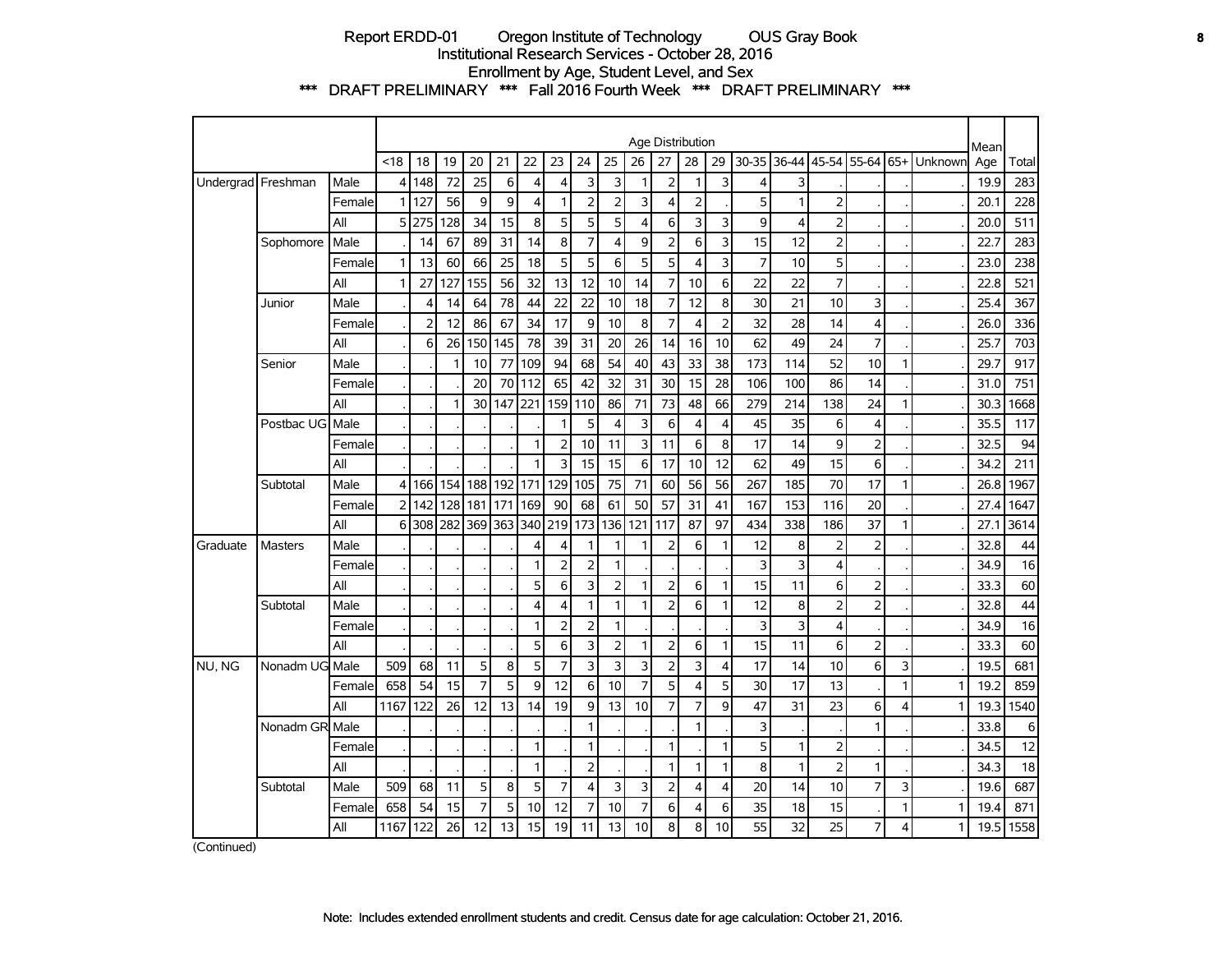# Report ERDD-01 Oregon Institute of Technology OUS Gray Book **9** Institutional Research Services - October 28, 2016 Enrollment by Age, Student Level, and Sex \*\*\* DRAFT PRELIMINARY \*\*\* Fall 2016 Fourth Week \*\*\* DRAFT PRELIMINARY \*\*\*

|                     |         |                                                       |                                      |  |  |  |         |      | Age Distribution |            |             |             |      |    |                                                                                                            | Mean |              |
|---------------------|---------|-------------------------------------------------------|--------------------------------------|--|--|--|---------|------|------------------|------------|-------------|-------------|------|----|------------------------------------------------------------------------------------------------------------|------|--------------|
|                     |         | $<$ 18 $\mid$ 18                                      |                                      |  |  |  |         |      |                  |            |             |             |      |    | 19   20   21   22   23   24   25   26   27   28   29   30-35   36-44   45-54   55-64   65+   Unknown   Age |      | <b>Total</b> |
| <b>All Students</b> | Male    |                                                       | 513 234 165 193 200 180 140 110      |  |  |  | 79 75 L | 64 I |                  | 66 61 61 I | <b>2991</b> | <b>2071</b> | 82 I | 26 |                                                                                                            |      | 25.1 2698    |
|                     | Femalel |                                                       | 660 196 143 188 176 180 104 77 72 57 |  |  |  |         | 63 l |                  | 35   47    | 205 l       | 174 I       | 135  | 20 |                                                                                                            |      | 24.7 2534    |
|                     | Total   | 11173 430 308 381 376 360 244 187 151 132 127 101 108 |                                      |  |  |  |         |      |                  |            | 504 l       | 381         | 217  | 46 |                                                                                                            |      | 24.9 5232    |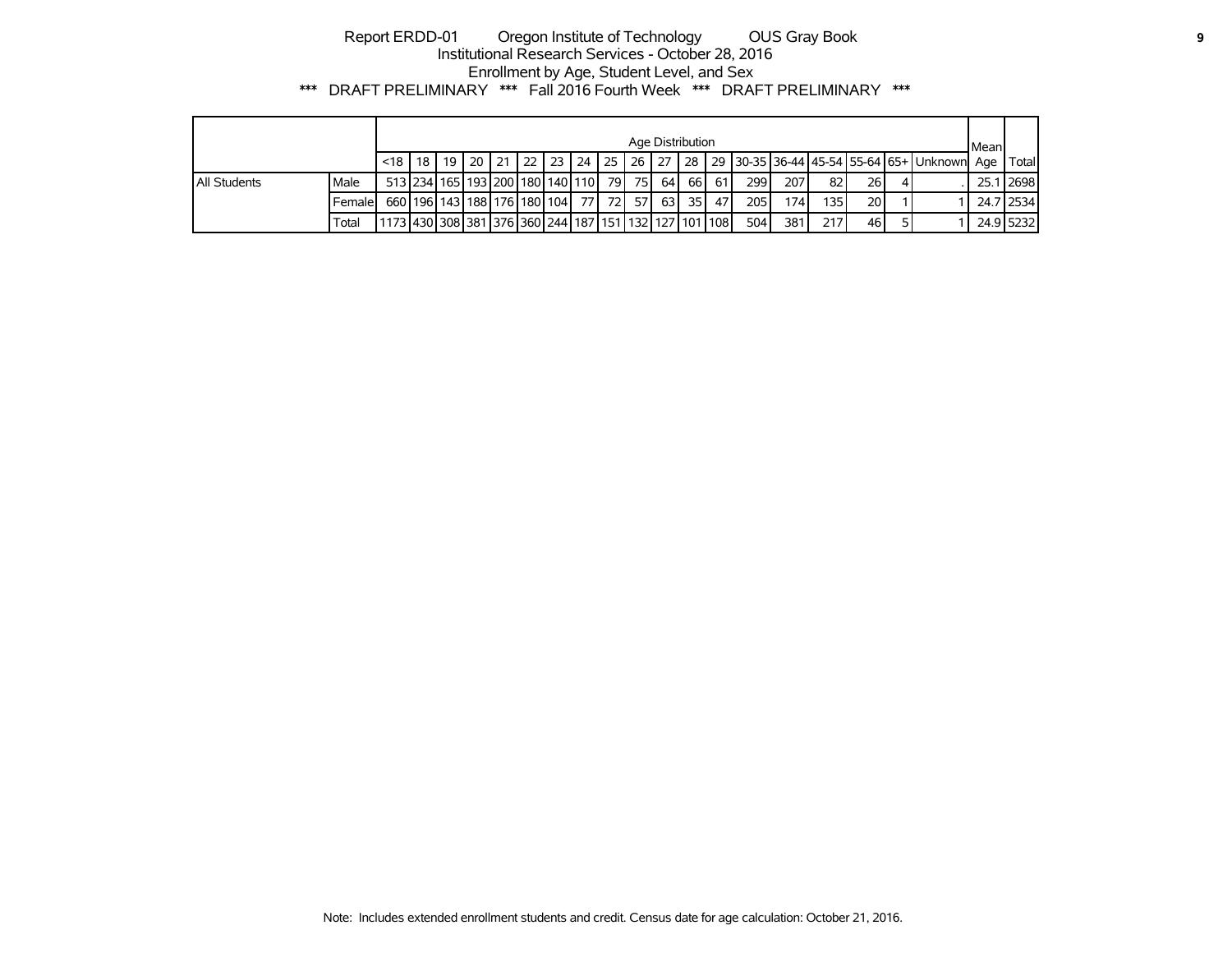### Report ERDD-02 Oregon Institute of Technology OUS Gray Book **10** Institutional Research Services - October 28, 2016 Geographic Distribution by Oregon County or Home State or Country and Student Level \*\*\* DRAFT PRELIMINARY \*\*\* Fall 2016 Fourth Week \*\*\* DRAFT PRELIMINARY \*\*\*

|        |                          |                |                |                         | Undergrad      |                |                | Graduate       |              |                | NU, NG         |                  | Grand                   |
|--------|--------------------------|----------------|----------------|-------------------------|----------------|----------------|----------------|----------------|--------------|----------------|----------------|------------------|-------------------------|
|        |                          | Fresh          | Soph           | Junior                  | Senior         | Pstbac         | Total          | <b>Mstrs</b>   | Total        | <b>NU</b>      | NG             | Total            | Total                   |
| Oregon | <b>Baker County</b>      | 1              | 1              | $\overline{2}$          | 2              |                | 6              |                |              | 1              |                | 1                | 7                       |
|        | <b>Benton County</b>     | 4              | $\overline{2}$ | $\overline{\mathbf{4}}$ | 17             | 1              | 28             |                |              | $\overline{2}$ |                | $\overline{2}$   | 30                      |
|        | Clackamas County         | 26             | 32             | 41                      | 107            | 14             | 220            | $\mathbf{1}$   | $\mathbf{1}$ | 203            |                | 203              | 424                     |
|        | <b>Clatsop County</b>    |                | 4              | 5                       | 10             |                | 19             |                |              | $\mathbf{1}$   |                | 1                | 20                      |
|        | Columbia County          | 9              | 5              | 9                       | 10             | $\overline{2}$ | 35             |                |              | 38             |                | 38               | 73                      |
|        | Coos County              | $\overline{7}$ | 8              | 6                       | 22             | 4              | 47             |                |              | 1              |                | 1                | 48                      |
|        | Crook County             | 5              | $\overline{2}$ | $\overline{\mathbf{4}}$ | 6              |                | 17             |                |              | 43             |                | 43               | 60                      |
|        | Curry County             | 5              | 3              | $\overline{2}$          | 10             |                | 20             |                |              | 60             |                | 60               | 80                      |
|        | <b>Deschutes County</b>  | 16             | 19             | 23                      | 40             | 9              | 107            |                |              | 16             |                | 16               | 123                     |
|        | Douglas County           | 21             | 11             | 18                      | 35             |                | 85             | 1              | 1            | 5              |                | 5                | 91                      |
|        | <b>Grant County</b>      | 1              |                |                         | $\overline{2}$ | 1              | 4              |                |              |                |                |                  | $\overline{\mathbf{4}}$ |
|        | Harney County            |                |                |                         | $\overline{2}$ |                | $\overline{2}$ |                |              | $\mathbf{1}$   |                | 1                | 3                       |
|        | <b>Hood River County</b> | 1              |                | 5                       | 3              | 1              | 10             |                |              | $\overline{2}$ |                | $\overline{2}$   | 12                      |
|        | Jackson County           | 31             | 44             | 51                      | 70             | 3              | 199            | 3              | 3            | 4              | $\overline{2}$ | $\boldsymbol{6}$ | 208                     |
|        | Jefferson County         | $\overline{2}$ | 3              | 3                       | 6              |                | 14             |                |              | $\overline{2}$ |                | $\overline{2}$   | 16                      |
|        | Josephine County         | 11             | 18             | 21                      | 44             | 5              | 99             |                |              | $\mathbf{1}$   |                | $\mathbf{1}$     | 100                     |
|        | Klamath County           | 64             | 88             | 120                     | 172            | 13             | 457            | 11             | 11           | 234            | 3              | 237              | 705                     |
|        | Lake County              | 4              | $\overline{4}$ | 9                       | 5              |                | 22             |                |              | 14             |                | 14               | 36                      |
|        | Lane County              | 23             | 24             | 20                      | 61             | 4              | 132            |                |              | 9              |                | 9                | 141                     |
|        | <b>Lincoln County</b>    | 7              | 4              | 3                       | 1              |                | 15             |                |              | 116            |                | 116              | 131                     |
|        | Linn County              | 11             | 4              | 13                      | 32             | 4              | 64             |                |              | 1              |                | 1                | 65                      |
|        | Malheur County           | 1              |                | 1                       | 1              |                | 3              |                |              |                |                |                  | 3                       |
|        | Marion County            | 17             | 20             | 32                      | 87             | 9              | 165            | $\overline{2}$ | 2            | 101            |                | 101              | 268                     |
|        | Morrow County            | 1              |                |                         | 4              |                | 5              |                |              |                | 1              | 1                | 6                       |
|        | Multnomah County         | 26             | 44             | 35                      | 127            | 28             | 260            | 5              | 5            | 45             | 5              | 50               | 315                     |
|        | Polk County              | 6              | 10             | 12                      | 25             | 1              | 54             | 1              | 1            | 3              |                | 3                | 58                      |
|        | <b>Tillamook County</b>  | 3              | $\mathbf{1}$   | $\mathbf{1}$            | 5              |                | 10             |                |              | $\mathbf{1}$   |                | $\mathbf{1}$     | 11                      |
|        | Umatilla County          | 4              | 5              | 9                       | 14             | 3              | 35             |                |              | 1              |                | 1                | 36                      |
|        | Union County             | $\mathbf{1}$   | 3              | $\overline{2}$          | 7              | $\overline{2}$ | 15             | $\mathbf{1}$   | 1            | 102            |                | 102              | 118                     |
|        | <b>Wasco County</b>      | 3              | 3              | $\overline{2}$          | 8              |                | 16             |                |              | $\overline{2}$ |                | 2                | 18                      |
|        | <b>Washington County</b> | 38             | 46             | 73                      | 139            | 20             | 316            | 3              | 3            | 337            | 1              | 338              | 657                     |
|        | <b>Wheeler County</b>    |                |                | 1                       |                |                | 1              |                |              |                |                |                  | 1                       |
|        | <b>Yamhill County</b>    | 8              | 12             | 16                      | 24             | $\overline{2}$ | 62             | 1              | 1            | 56             | 1              | 57               | 120                     |
|        | Subtotal                 | 357            | 420            | 543                     | 1098           |                | 126 2544       | 29             | 29           | 1402           | 13             | 1415             | 3988                    |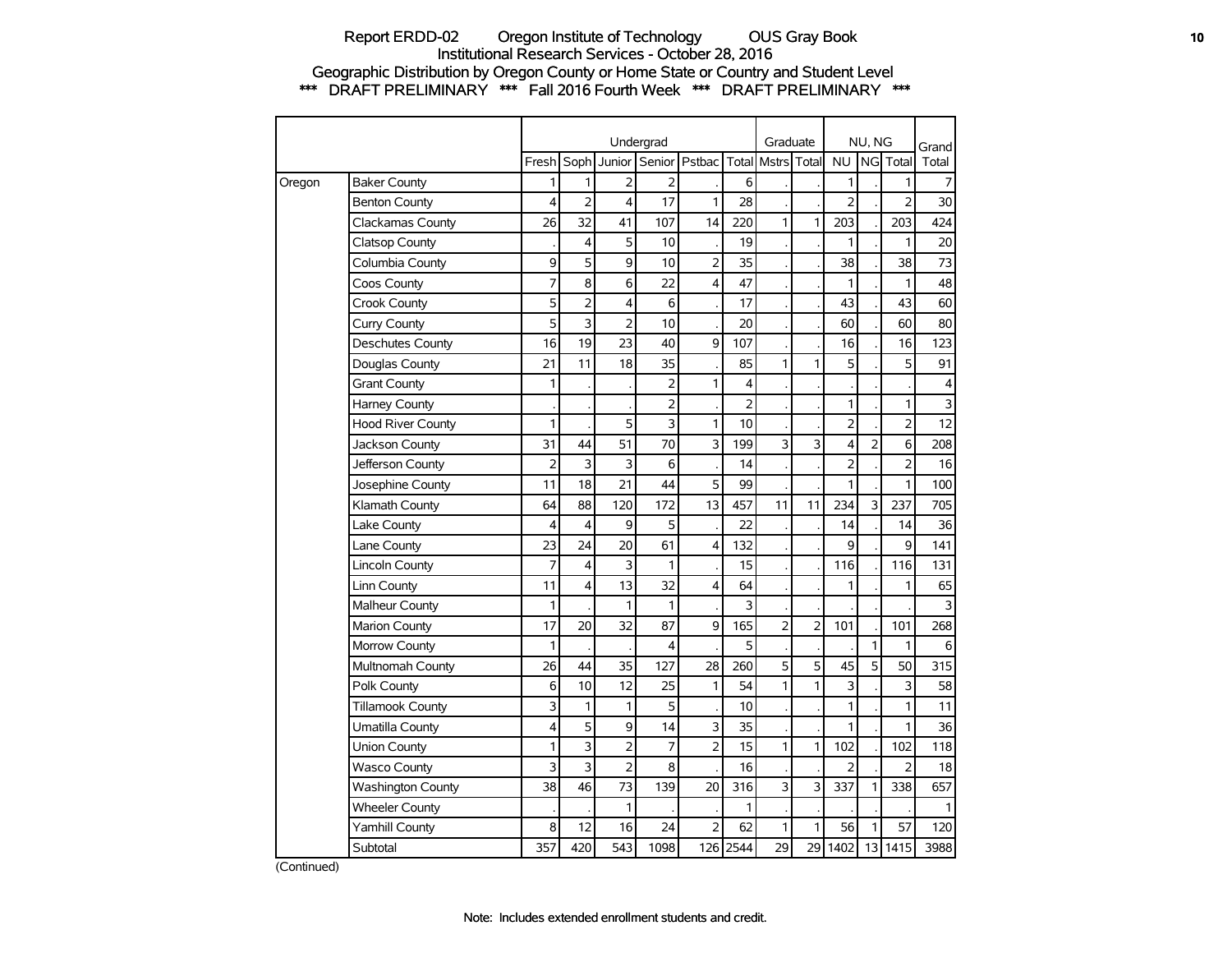### Report ERDD-02 Oregon Institute of Technology OUS Gray Book **11 11** Institutional Research Services - October 28, 2016 Geographic Distribution by Oregon County or Home State or Country and Student Level \*\*\* DRAFT PRELIMINARY \*\*\* Fall 2016 Fourth Week \*\*\* DRAFT PRELIMINARY \*\*\*

|                       |                               |                 |                 |                   | Undergrad |                 |      | Graduate            |                 |                | NU, NG |           | Grand |
|-----------------------|-------------------------------|-----------------|-----------------|-------------------|-----------|-----------------|------|---------------------|-----------------|----------------|--------|-----------|-------|
|                       |                               |                 |                 | Fresh Soph Junior |           | Senior   Pstbac |      | Total Mstrs   Total |                 | <b>NU</b>      |        | NGI Total | Total |
| Non-Oregon Washington |                               | 15 <sup>1</sup> | 18              | 21                | 138       | 45              | 237  | 12 <sub>1</sub>     | 12 <sub>1</sub> | 37             | 4      | 41        | 290   |
|                       | California                    | 59              | 36 l            | 57                | 167       | 18              | 337  | 5                   | 5 <sub>1</sub>  | 35             |        | 36        | 378   |
|                       | Idaho                         | 4               | 4               | 7                 | 11        |                 | 27   |                     |                 |                |        |           | 28    |
|                       | Alaska                        | 8               | 2               | 8                 | 11        |                 | 29   |                     |                 | 3              |        | 3         | 33    |
|                       | Hawaii                        | 33              | 13              | 12 <sub>1</sub>   | 22        | ∍               | 82   |                     |                 | 2              |        |           | 85    |
|                       | Other States / US Territories | 14              | 20 <sup>1</sup> | 40                | 197       | 17              | 288  | 5                   | 51              | 41             |        | 41        | 334   |
|                       | Foreign Country, Nonres Alien | 21              | 7 <sub>1</sub>  | 15                | 23        | 2               | 68   | 7 <sub>1</sub>      | 7               | 17             |        | 17        | 92    |
|                       | <b>Unknown</b>                |                 |                 |                   |           |                 | っ    |                     |                 | $\overline{2}$ |        | っ         | 4     |
|                       | Subtotal                      | 154             | 101             | 160               | 570       | 85 l            | 1070 | 31                  | 31              | 138            | 5      | 143       | 1244  |
| Total                 |                               | 511             | 521             | 703               | 1668      | 211             | 3614 | 60                  | 60 I            | 1540           |        | 18 1558   | 5232  |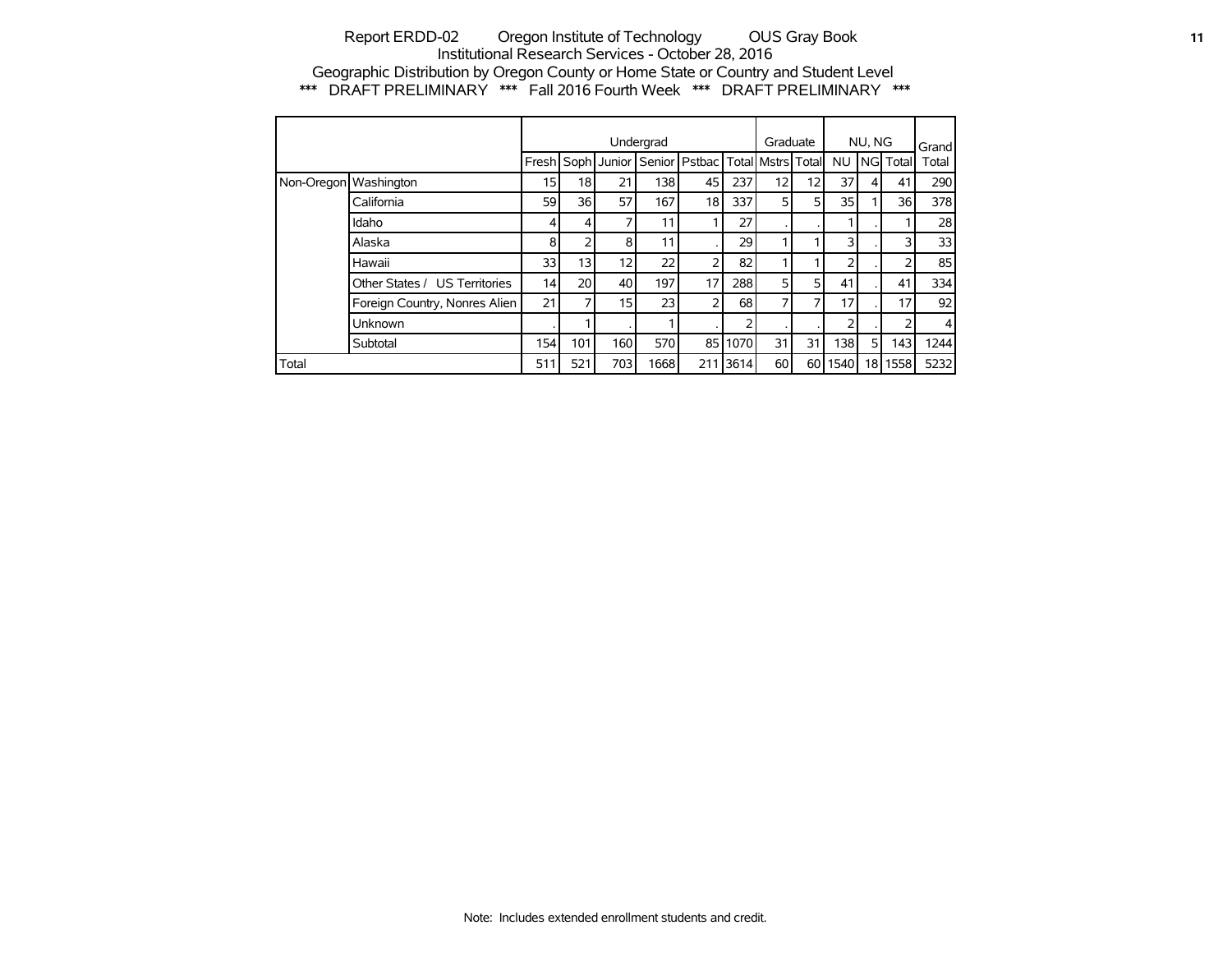# Report ERDD-03 Oregon Institute of Technology OUS Gray Book **12** Institutional Research Services - October 28, 2016 Enrollment by Ethnicity, Fee Status, and Student Level \*\*\* DRAFT PRELIMINARY \*\*\* Fall 2016 Fourth Week \*\*\* DRAFT PRELIMINARY \*\*\*

|                    |                 |        |                  |                      |                |                                  |                |                         |                          |                         |                         |                               |          |                | Ethnicity       |        |                |                                        |                         |                          |                                     |                |      |                |      |                |                      |                |                   |          |       |
|--------------------|-----------------|--------|------------------|----------------------|----------------|----------------------------------|----------------|-------------------------|--------------------------|-------------------------|-------------------------|-------------------------------|----------|----------------|-----------------|--------|----------------|----------------------------------------|-------------------------|--------------------------|-------------------------------------|----------------|------|----------------|------|----------------|----------------------|----------------|-------------------|----------|-------|
|                    |                 |        |                  | Nonresident<br>Alien |                | Race and<br>Ethnicity<br>unknown |                |                         | Hispanics of<br>any race |                         |                         | Am.<br>Indian or AK<br>Native |          |                | Asian           |        |                | <b>Black or</b><br>African<br>American |                         |                          | Native<br>Hawaiian or<br>Pacific Is |                |      | White          |      |                | Two or more<br>races |                | <b>Fee Status</b> |          |       |
|                    |                 |        | <b>Nres</b>      | All                  |                | Res <sub>Nres</sub> All          |                |                         | ResiNresi                | All                     |                         | Res  Nres  AII                |          |                | Res Nres        | All    |                | <b>Res</b> Nres                        | All                     |                          | <b>Res</b> Nres                     | l All          | Res  | Nres           | All  |                | Res Nres             | All            | Res l             | Nres     | Total |
| Undergrad Freshman |                 | Male   | 16               | 16                   |                |                                  |                | 18                      | 12                       | 30                      |                         |                               |          | q              | 21              | 30     |                | $\overline{2}$                         | 3                       |                          |                                     | $\Delta$       | 150  | 35             | 185  | 6 <sup>1</sup> | 5                    | 11             | 188               | 95       | 283   |
|                    |                 | Female | 5                | 5                    | 4              |                                  |                | 22                      | 8 <sup>1</sup>           | 30                      | $\overline{2}$          |                               |          | 6              | 5               | 11     | 4              | 2                                      | 6                       |                          |                                     |                | 127  | 26             | 153  | $\overline{9}$ | $\overline{7}$       | 16             | 175               | 53       | 228   |
|                    |                 | All    | 21               | 21                   | 8              |                                  | 8              | 40 <sup>1</sup>         | 20                       | 60                      | $\overline{2}$          |                               | 2        | 15             | 26              | 41     | 5              | $\overline{4}$                         | 9                       | 1                        | Δ                                   | 5              | 277  | 61             | 338  | 15             | 12                   | 27             | 363               | 148      | 511   |
|                    | Sophomore       | Male   | 5                | 5                    | 6              |                                  | 7              | 16                      | $\vert$                  | 20                      | $\overline{2}$          |                               | 2        | 13             | 2               | 15     | 5              | 3                                      | 8                       |                          | 1                                   |                | 169  | 35             | 204  | 12             | 9                    | 21             | 223               | 60       | 283   |
|                    |                 | Female | $\overline{2}$   | $\overline{2}$       |                | $\overline{2}$                   | $\overline{2}$ | 28                      | $\overline{3}$           | 31                      | $\overline{\mathbf{4}}$ |                               | 4        | $\overline{7}$ | 3               | 10     | $\overline{2}$ |                                        | $\overline{2}$          |                          | $\mathbf{1}$                        |                | 154  | 19             | 173  | $\overline{9}$ | $\overline{4}$       | 13             | 204               | 34       | 238   |
|                    |                 | All    | $\overline{7}$   | $\overline{7}$       | 6              | 3                                | 9              | 44                      | 7 <sup>1</sup>           | 51                      | $6 \mid$                |                               | $6 \mid$ | 20             | 5               | 25     | $\overline{7}$ | $\overline{3}$                         | 10 <sup>1</sup>         |                          | $\overline{2}$                      | $\overline{2}$ | 323  | 54             | 377  | 21             | 13                   | 34             | 427               | 94       | 521   |
|                    | Junior          | Male   | 12               | 12                   | 6              | 3                                | 9              | 35                      | 6 <sup>1</sup>           | 41                      | $\boldsymbol{\Delta}$   | 1                             | 5        | 12             | 12              | 24     | 3              |                                        | 4                       |                          | $\overline{2}$                      | 3              | 205  | 43             | 248  | 13             | 8                    | 21             | 279               | 88       | 367   |
|                    |                 | Female | 3                | 3                    | 6              | $\overline{2}$                   | 8              | 29                      | 8 <sup>1</sup>           | 37                      | $\mathbf{1}$            |                               |          | 14             | 2               | 16     | $\overline{2}$ | 3                                      | 5                       |                          | 1                                   |                | 201  | 38             | 239  | 20             | 5                    | 25             | 274               | 62       | 336   |
|                    |                 | All    | 15               | 15                   | 12             | 5 <sup>1</sup>                   | 17             | 64                      | 14                       | 78                      | 5                       | $\mathbf{1}$                  | 6        | 26             | 14              | 40     | 5              | $\overline{4}$                         | 9                       | 2                        | 3                                   | 5              | 406  | 81             | 487  | 33             | 13                   | 46             | 553               | 150      | 703   |
|                    | Senior          | Male   | 20               | 20                   | 21             | 3                                | 24             | 43                      | 29                       | 72                      | $\overline{\mathbf{A}}$ | $\overline{2}$                | $6 \mid$ | 34             | 21              | 55     | 16             | 13                                     | 29                      | 5                        | 1                                   | 6              | 525  | 139            | 664  | 29             | 12                   | 41             | 677               | 240      | 917   |
|                    |                 | Female | 3                | 3                    | 13             |                                  | 20             | 42                      | 22                       | 64                      | 12                      |                               | 2 14     | 34             | 17              | 51     | 3              | 16                                     | 19                      |                          | $\mathbf{1}$                        |                | 352  | 194            | 546  | 20             | 13                   | 33             | 476               | 275      | 751   |
|                    |                 | All    | 23               | 23                   | 34             | 10 <sup>1</sup>                  | 44             | 85                      | 51                       | 136                     | 16                      |                               | 4 20     | 68             |                 | 38 106 | 19             | 29                                     | 48                      | 5                        | $\overline{2}$                      | 7              | 877  | 333            | 1210 | 49             | 25                   | 74             | 1153              | 515      | 1668  |
|                    | Postbac UG Male |        | $\overline{2}$   | $\overline{2}$       | 3              |                                  | Δ              | $\overline{2}$          | 5 <sup>1</sup>           | 7                       | 1                       |                               |          | 3              | 7               | 10     |                | 3                                      | 3                       |                          | 1                                   |                | 58   | 25             | 83   | $\overline{3}$ | 3                    | 6              | 70                | 47       | 117   |
|                    |                 | Female |                  |                      |                |                                  |                | $\overline{\mathbf{3}}$ | 2 <sup>1</sup>           | 5                       | 3                       |                               | 3        | 5              | 9               | 14     |                |                                        | $\mathbf{1}$            |                          |                                     |                | 50   | 16             | 66   | $\overline{3}$ | $\mathbf{1}$         | Δ              | 64                | 30       | 94    |
|                    |                 | All    | $\overline{2}$   | 2                    | $\overline{3}$ | $\overline{2}$                   | 5              | 5 <sup>1</sup>          | 7 <sup>1</sup>           | 12                      | $\overline{4}$          |                               | 4        | 8              | 16              | 24     |                | $\boldsymbol{\Delta}$                  | $\overline{\mathbf{4}}$ |                          | 1                                   |                | 108  | 41             | 149  | 6 <sup>1</sup> | $\overline{4}$       | 10             | 134               | 77       | 211   |
|                    | Subtotal        | Male   | 55               | 55                   | 40             | 8                                | 48             | 114                     | 56                       | 170                     | 11                      |                               | 3 14     | 71             | 63              | 134    | 25             | 22                                     | 47                      | 6                        | q                                   | 15             | 1107 | 277            | 1384 | 63             | 37                   | 100            | 1437              | 530      | 1967  |
|                    |                 | Female | 13               | 13                   | 23             | 12                               | 35             | 124                     | 43                       | 167                     | 22                      |                               | 2 24     | 66             | 36 <sup>1</sup> | 102    | 11             | 22                                     | 33                      | $\overline{2}$           | 3                                   | 5              | 884  | 293            | 1177 | 61             | 30                   | 91             | 1193              | 454      | 1647  |
|                    |                 | All    | 68               | 68                   | 63             | 20                               | 83             | 238                     |                          | 99 337                  | 33                      |                               | 5 38     | 137            |                 | 99 236 | 36             | 44                                     | 80                      | 8                        | 12                                  | 20             | 1991 | 570            | 2561 | 124            |                      | 67 191         | 2630              | 984      | 3614  |
| Graduate           | <b>Masters</b>  | Male   | $6 \mid$         | 6                    | $\overline{2}$ | 3                                | 5              |                         | 2 <sup>1</sup>           | 3                       |                         | $\mathbf{1}$                  | 2        |                | 3               | 3      |                |                                        | 1                       |                          |                                     |                | 10   | 12             | 22   |                | 1                    |                | 15                | 29       | 44    |
|                    |                 | Female | $\mathbf{1}$     | 1                    |                |                                  | $\overline{2}$ | $\mathbf{1}$            |                          | 2                       |                         |                               |          |                |                 |        |                |                                        |                         |                          |                                     |                | 8    | 1              | 9    | $\overline{2}$ |                      | 2              | 12                | $\Delta$ | 16    |
|                    |                 | All    | $\overline{7}$   | $\overline{7}$       | 3              | $\Delta$                         | $\overline{7}$ | $\overline{2}$          | $\overline{3}$           | 5                       | $\mathbf{1}$            | 1                             | 2        |                | 3               | 3      |                |                                        | 1                       |                          |                                     |                | 18   | 13             | 31   | 2              |                      | 3              | 27                | 33       | 60    |
|                    | Subtotal        | Male   | $6 \overline{6}$ | 6                    | $\overline{2}$ | 3                                | 5              | $\mathbf{1}$            | $\overline{2}$           | $\overline{\mathbf{3}}$ | $\mathbf{1}$            | 1                             | 2        |                | 3               | 3      |                |                                        | 1                       | 1                        |                                     |                | 10   | 12             | 22   |                | 1                    |                | 15                | 29       | 44    |
|                    |                 | Female | $\mathbf{1}$     | $\mathbf{1}$         | 1              |                                  | $\overline{2}$ | $\mathbf{1}$            | $\mathbf{1}$             | $\overline{2}$          |                         |                               |          |                |                 |        |                |                                        |                         |                          |                                     |                | 8    | $\overline{1}$ | 9    | $\overline{2}$ |                      | $\overline{2}$ | 12                | 4        | 16    |
|                    |                 | All    | $\overline{7}$   | $\overline{7}$       | $\overline{3}$ | $\Delta$                         | $\overline{7}$ | $\overline{2}$          | $\overline{\mathbf{3}}$  | 5                       | $\mathbf{1}$            | $\mathbf{1}$                  | 2        |                | 3               | 3      |                | $\mathbf{1}$                           | 1                       | 1                        |                                     |                | 18   | 13             | 31   | $\overline{2}$ |                      | 3              | 27                | 33       | 60    |
| NU, NG             | Nonadm UG Male  |        | 14               | 14                   | 90             | 17                               | 107            | 55                      | $\overline{9}$           | 64                      | $6 \mid$                |                               | $6 \mid$ | 45             | 10              | 55     | 11             | $\overline{2}$                         | 13                      | 5                        | 1                                   | 6              | 360  | 31             | 391  | 23             | $\overline{2}$       | 25             | 595               | 86       | 681   |
|                    |                 | Female | 3                | 3                    | 103            |                                  | 12 115         | 81                      | 13                       | 94                      | 14                      |                               | 14       | 49             | 10              | 59     | 6              | 3                                      | 9                       | $\overline{\phantom{0}}$ |                                     | 2              | 459  | 51             | 510  | 47             | 6                    | 53             | 761               | 98       | 859   |
|                    |                 | All    | 17               | 17                   | 193            |                                  | 29 222         | 136                     | 22                       | 158                     | 20                      |                               | 20       | 94             | 20 <sup>1</sup> | 114    | 17             | 5                                      | 22                      | 7                        |                                     | 8              | 819  | 82             | 901  | 70             | 8                    | 78             | 1356              | 184      | 1540  |
|                    | Nonadm GR Male  |        |                  |                      |                |                                  |                |                         | 2                        | 2                       |                         |                               |          |                |                 |        |                |                                        | $\mathbf{1}$            |                          |                                     |                | 1    | $\overline{2}$ | 3    |                |                      |                |                   | 5        | 6     |
|                    |                 | Female |                  |                      | 1              |                                  | $\mathbf{1}$   | $\mathbf{1}$            |                          |                         |                         |                               |          |                |                 |        |                |                                        |                         |                          |                                     |                | 9    | $\mathbf{1}$   | 10   |                |                      |                | 11                | 1        | 12    |
|                    |                 | All    |                  |                      | 1              |                                  | $\mathbf{1}$   | $\mathbf{1}$            | $\overline{2}$           | 3                       |                         |                               |          |                |                 |        |                | $\mathbf{1}$                           | 1                       |                          |                                     |                | 10   | 3              | 13   |                |                      |                | 12                | 6        | 18    |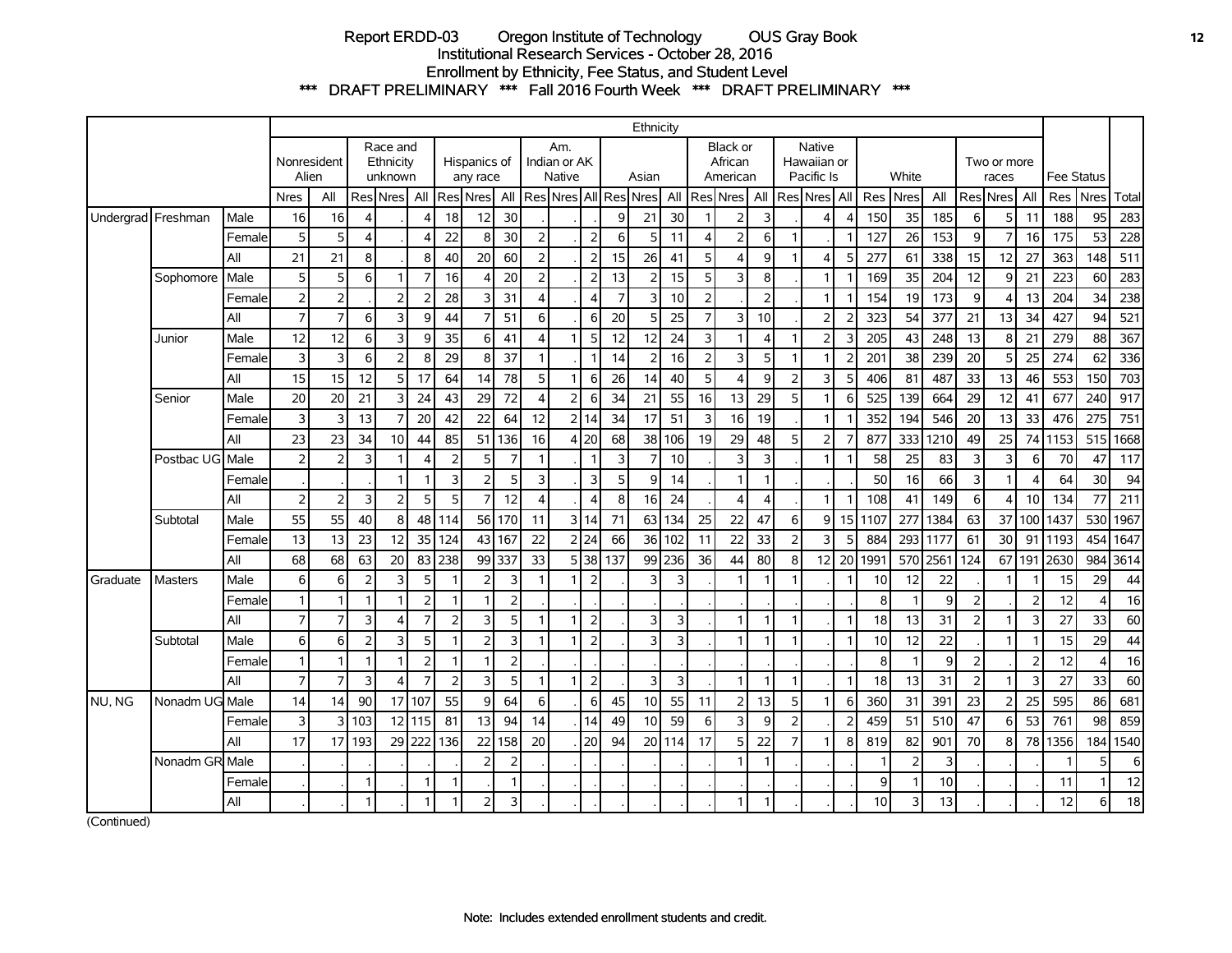# Report ERDD-03 Oregon Institute of Technology OUS Gray Book **13** Institutional Research Services - October 28, 2016 Enrollment by Ethnicity, Fee Status, and Student Level \*\*\* DRAFT PRELIMINARY \*\*\* Fall 2016 Fourth Week \*\*\* DRAFT PRELIMINARY \*\*\*

|              |          |         |                 |                                                          |          |  |                          |                |                               |         |                 |  |           |          | Ethnicity                                           |        |                                     |                 |                 |                 |       |   |                                        |                      |              |            |     |      |             |                                     |          |
|--------------|----------|---------|-----------------|----------------------------------------------------------|----------|--|--------------------------|----------------|-------------------------------|---------|-----------------|--|-----------|----------|-----------------------------------------------------|--------|-------------------------------------|-----------------|-----------------|-----------------|-------|---|----------------------------------------|----------------------|--------------|------------|-----|------|-------------|-------------------------------------|----------|
|              |          |         |                 | Race and<br>Ethnicity<br>Nonresident<br>Alien<br>unknown |          |  | Hispanics of<br>any race |                | Am.<br>Indian or AK<br>Native |         |                 |  | Asian     |          | Black or<br>African<br>American                     |        | Native<br>Hawaiian or<br>Pacific Is |                 |                 |                 | White |   |                                        | Two or more<br>races |              | Fee Status |     |      |             |                                     |          |
|              |          |         | Nres            | All                                                      |          |  |                          |                |                               |         |                 |  |           |          | Res Nres  All  Res Nres  All  Res Nres All Res Nres |        |                                     |                 |                 |                 |       |   | All Res Nres All Res Nres All Res Nres |                      | All          |            |     |      |             | Res Nres   All   Res   Nres   Total |          |
| NU, NG       | Subtotal | Male    | 14 <sub>1</sub> | 14.                                                      | -90 l    |  | 17   107                 | 55             | 11 <sup>1</sup>               | 66 I    | 6 I             |  | 61        | 45       | 10 <sub>1</sub>                                     | 55     |                                     |                 | 14 <sub>1</sub> |                 |       | ь | 361                                    | 33 <sup>1</sup>      | 394          | -231       |     | 25 I | 596         | 91                                  | 687      |
|              |          | Femalel |                 |                                                          | 31104    |  | 12 <b>116</b>            | 82             | 13 <sup>1</sup>               | 95 l    | 141             |  | 14        | 49       | 10 <sup>1</sup>                                     | 59     | 61                                  |                 | 9 <sub>l</sub>  |                 |       |   | 468                                    | 52                   | 520          | 47         | 6 I | -531 | 772         | 99                                  | 871      |
|              |          | All     | 17              |                                                          | 17   194 |  |                          | 29 223 137     |                               | 24 161  | 20 <sup>1</sup> |  | <b>20</b> | 94       |                                                     | 201114 | 17 <sup>1</sup>                     | 6 I             | 23              |                 |       |   | 829                                    | 85                   | 914          | 70 I       | 81  |      | 78 1368     |                                     | 190 1558 |
| All Students |          | Male    | 75 I            |                                                          | 75 132   |  |                          | 28 160 170     |                               | 69 239  | 18 <sup>1</sup> |  |           | 4 22 116 |                                                     | 76 192 | 36I                                 | 26 l            | 62              | 12 <sup>1</sup> |       |   | 10 22 1478                             |                      | 32211800 861 |            |     |      | 40 126 2048 |                                     | 650 2698 |
|              |          | Femalel | 17 <sup>1</sup> |                                                          | 17 128   |  |                          | 25   153   207 |                               | 57 264  | 36 l            |  |           | 2 38 115 |                                                     | 46 161 | 17 <sup>1</sup>                     | 25 <sub>l</sub> | 42              |                 |       |   | 1360                                   |                      | 346 1706 110 |            |     |      | 36 146 1977 |                                     | 557 2534 |
|              |          | Total   | 92              |                                                          | 92 260   |  |                          | 53 313 377     |                               | 126 503 | 54              |  |           | 6 60 231 | 122 353                                             |        | 531                                 |                 | 51 104          | 16 I            |       |   | 13 29 2838                             |                      | 668 3506 196 |            |     |      |             | 76 272 4025 1207 5232               |          |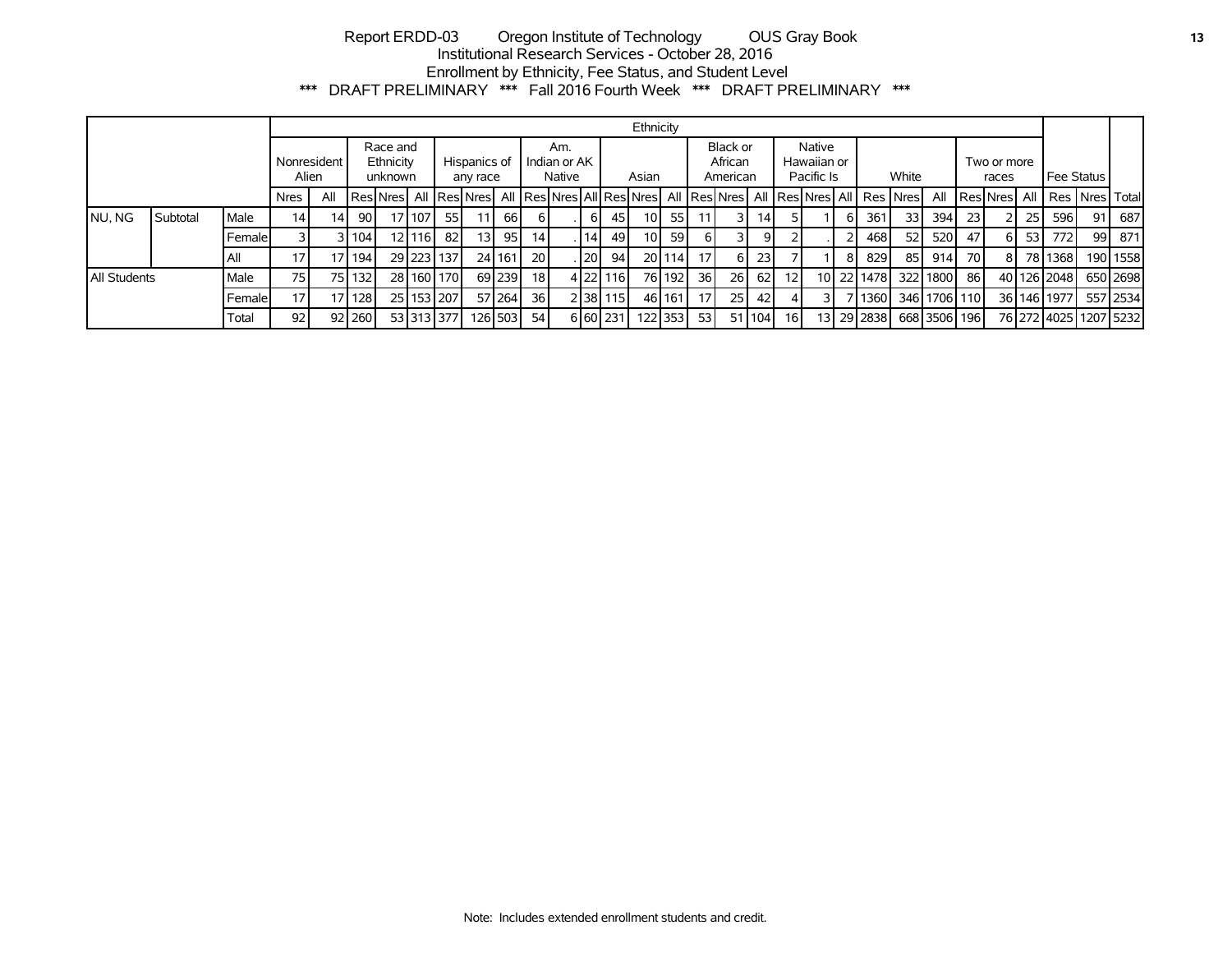# Report ERDD-04 Oregon Institute of Technology OUS Gray Book **14** Institutional Research Services - October 28, 2016 Enrollment by Ethnicity, Oregon Residence Code, and Student Level \*\*\* DRAFT PRELIMINARY \*\*\* Fall 2016 Fourth Week \*\*\* DRAFT PRELIMINARY \*\*\*

|                    |                 |        | Ethnicity            |                  |                                  |                       |                          |                |                 |                               |                         |                         |                |                |                |                                 |                          |                |                                            |                |                |            |      |                      |      |                |           |                 |      |             |       |
|--------------------|-----------------|--------|----------------------|------------------|----------------------------------|-----------------------|--------------------------|----------------|-----------------|-------------------------------|-------------------------|-------------------------|----------------|----------------|----------------|---------------------------------|--------------------------|----------------|--------------------------------------------|----------------|----------------|------------|------|----------------------|------|----------------|-----------|-----------------|------|-------------|-------|
|                    |                 |        | Nonresident<br>Alien |                  | Race and<br>Ethnicity<br>unknown |                       | Hispanics of<br>any race |                |                 | Am.<br>Indian or AK<br>Native |                         |                         | Asian          |                |                | Black or<br>African<br>American |                          |                | <b>Native</b><br>Hawaiian or<br>Pacific Is |                |                | White      |      | Two or more<br>races |      |                | Residency |                 |      |             |       |
|                    |                 |        | <b>Nres</b>          | All              |                                  | Res Nres              | All                      |                | Res Nres   All  |                               |                         | Res  Nres  All   Res    |                |                | <b>Nres</b>    | All                             |                          | Res Nres       | All                                        |                | Res Nres       | <b>All</b> | Res  | <b>Nres</b>          | All  | Res Nres       |           | All             | Res  | <b>Nres</b> | Total |
| Undergrad Freshman |                 | Male   | 16                   | 16               | $\boldsymbol{\Delta}$            |                       | $\Delta$                 | 17             | 13 <sup>1</sup> | 30                            |                         |                         |                | 9              | 21             | 30 <sup>1</sup>                 |                          | $\overline{2}$ | 3                                          |                |                |            | 148  | 37                   | 185  | 5              | 6         | 11              | 184  | 99          | 283   |
|                    |                 | Female | 5                    | 5                | 4                                |                       | Δ                        | 21             | q               | 30                            | $\overline{2}$          |                         | 2              | 6              | 5              | 11                              | Δ                        | $\overline{2}$ | 6                                          |                |                |            | 125  | 28                   | 153  | 8              | 8         | 16              | 171  | 57          | 228   |
|                    |                 | All    | 21                   | 21               | 8                                |                       | 8                        | 38             | 22              | 60                            | $\overline{2}$          |                         | $\overline{2}$ | 15             | 26             | 41                              | 5                        | 4              | 9                                          |                | 4              | 5          | 273  | 65                   | 338  | 13             | 14        | 27              | 355  | 156         | 511   |
|                    | Sophomore       | Male   | 5 <sup>1</sup>       | 5                | 6                                |                       | $\overline{7}$           | 15             | 5               | 20                            | $\overline{2}$          |                         | $\overline{2}$ | 13             | $\overline{2}$ | 15                              | $\boldsymbol{\varDelta}$ | $\overline{4}$ | 8                                          |                |                |            | 162  | 42                   | 204  | 12             | 9         | 21              | 214  | 69          | 283   |
|                    |                 | Female | 2 <sup>1</sup>       | $\overline{2}$   |                                  | $\overline{2}$        | $\overline{2}$           | 26             | 5               | 31                            | $\overline{\mathbf{4}}$ |                         | $\Delta$       | $\overline{7}$ | 3              | 10 <sup>1</sup>                 | $\overline{2}$           |                | $\overline{2}$                             |                | $\mathbf 1$    |            | 147  | 26                   | 173  | 9              | 4         | 13              | 195  | 43          | 238   |
|                    |                 | All    | $\overline{7}$       | $\overline{7}$   | 6                                | $\overline{3}$        | 9                        | 41             | 10 <sup>1</sup> | 51                            | 6                       |                         | 6              | 20             | 5              | 25                              | 6                        | 4              | 10                                         |                | $\overline{2}$ | 2          | 309  | 68                   | 377  | 21             | 13        | 34              | 409  | 112         | 521   |
|                    | Junior          | Male   | 12                   | 12               | 6                                | 3                     | 9                        | 34             | 7               | 41                            | $\overline{\mathbf{4}}$ |                         | 5              | 12             | 12             | 24                              | 3                        | 1              | 4                                          |                | $\overline{2}$ | 3          | 197  | 51                   | 248  | 12             | 9         | 21              | 269  | 98          | 367   |
|                    |                 | Female | 3                    | 3                | 6                                | $\overline{2}$        | 8                        | 29             | 8               | 37                            | $\mathbf{1}$            |                         |                | 14             | $\overline{2}$ | 16                              | $\overline{z}$           | 3              | 5                                          |                |                |            | 192  | 47                   | 239  | 20             | 5         | 25              | 265  | 71          | 336   |
|                    |                 | All    | 15                   | 15               | 12                               | 5                     | 17                       | 63             | 15 <sup>1</sup> | 78                            | 5                       |                         | 6              | 26             | 14             | 40                              | E                        | 4              | $\overline{9}$                             |                | 3              | д          | 389  | 98 <sup>1</sup>      | 487  | 32             | 14        | 46              | 534  | 169         | 703   |
|                    | Senior          | Male   | 20                   | 20               | 19                               | 5                     | 24                       | 42             | 30 <sup>1</sup> | 72                            | 3                       | $\overline{\mathsf{3}}$ | 6              | 33             | 22             | 55                              | 15                       | 14             | 29                                         | 5 <sub>1</sub> |                | 6          | 503  | 161                  | 664  | 26             | 15        | 41              | 646  | 271         | 917   |
|                    |                 | Female | $\overline{3}$       | 3                | 11                               | 9                     | 20                       | 40             | 24              | 64                            | 12                      |                         | 2 14           | 33             | 18             | 51                              |                          | 16             | 19                                         |                | $\mathbf{1}$   |            | 331  | 215                  | 546  | 19             | 14        | 33              | 449  | 302         | 751   |
|                    |                 | All    | 23                   | 23               | 30                               | 14                    | 44                       | 82             |                 | 54 136                        | 15                      |                         | 5 20           | 66             | 40             | 106                             | 18                       | 30             | 48                                         | 5              | $\overline{2}$ |            | 834  | 376                  | 1210 | 45             | 29        | 74              | 1095 | 573         | 1668  |
|                    | Postbac UG Male |        | 2                    | $\overline{2}$   | 3                                |                       | $\Delta$                 | $\overline{2}$ | 5               | 7                             | $\mathbf{1}$            |                         | 1              | $\overline{3}$ | $\overline{7}$ | 10                              |                          | 3              | 3                                          |                |                |            | 57   | 26                   | 83   | $\overline{3}$ | 3         | $6 \mid$        | 69   | 48          | 117   |
|                    |                 | Female |                      |                  |                                  | -1                    | 1                        | 3              | $\overline{2}$  | 5                             | 3                       |                         | 3              | ⊿              | 10             | 14                              |                          | 1              |                                            |                |                |            | 48   | 18                   | 66   | 3              |           |                 | 61   | 33          | 94    |
|                    |                 | All    | $\overline{2}$       | $\overline{2}$   | 3                                | $\overline{2}$        | 5                        | 5              | $\overline{7}$  | 12                            | $\overline{4}$          |                         | $\Delta$       | $\overline{7}$ | 17             | 24                              |                          | 4              | 4                                          |                |                |            | 105  | 44                   | 149  | 6              | 4         | 10 <sup>1</sup> | 130  | 81          | 211   |
|                    | Subtotal        | Male   | 55                   | 55               | 38                               | 10                    | 48                       | 110            |                 | 60 170                        | 10                      | $\overline{4}$          | 14             | 70             | 64             | 134                             | 23                       | 24             | 47                                         | $6 \mid$       | 9              | 15         | 1067 | 317                  | 1384 | 58             | 42        | 100             | 1382 | 585         | 1967  |
|                    |                 | Female | 13                   | 13               | 21                               | 14                    | 35                       | 119            | 48              | 167                           | 22                      |                         | 2 24           | 64             | 38             | 102                             | 11                       | 22             | 33                                         | $\overline{2}$ | 3              |            | 843  | 334                  | 1177 | 59             | 32        | 91              | 1141 | 506         | 1647  |
|                    |                 | All    | 68                   | 68               | 59                               | 24                    | 83                       | 229            | 108 337         |                               | 32                      |                         | 6 38           | 134            | 102            | 236                             | 34                       | 46             | 80                                         | 8              | 12             | 20         | 1910 | 651                  | 2561 | 117            |           | 74 191          | 2523 | 1091        | 3614  |
| Graduate           | <b>Masters</b>  | Male   | $6 \mid$             | 6                | $\overline{2}$                   | 3                     | 5                        | 1              | $\overline{2}$  | 3                             | $\mathbf{1}$            |                         | $\overline{2}$ |                | 3              | 3                               |                          | 1              |                                            |                |                |            | 9    | 13                   | 22   |                |           |                 | 14   | 30          | 44    |
|                    |                 | Female | $\mathbf{1}$         | 1                |                                  |                       | $\overline{2}$           |                |                 | $\overline{2}$                |                         |                         |                |                |                |                                 |                          |                |                                            |                |                |            | 8    |                      | 9    | $\overline{2}$ |           |                 | 12   | $\Delta$    | 16    |
|                    |                 | All    | $\overline{7}$       | $\overline{7}$   | 3                                | $\boldsymbol{\Delta}$ | $\overline{7}$           | $\overline{2}$ | $\overline{3}$  | 5                             | $\mathbf{1}$            |                         | $\overline{2}$ |                | 3              | 3                               |                          | 1              |                                            |                |                |            | 17   | 14                   | 31   | $\overline{2}$ |           | 3               | 26   | 34          | 60    |
|                    | Subtotal        | Male   | $6 \mid$             | $6 \overline{6}$ | $\overline{2}$                   | 3                     | 5                        | 1              | $\overline{2}$  | 3                             | $\mathbf{1}$            |                         | $\overline{2}$ |                | 3              | $\overline{3}$                  |                          | 1              |                                            |                |                |            | 9    | 13                   | 22   |                |           |                 | 14   | 30          | 44    |
|                    |                 | Female | $\overline{1}$       | 1                |                                  | 1                     | $\overline{2}$           | 1              | 1               | $\overline{2}$                |                         |                         |                |                |                |                                 |                          |                |                                            |                |                |            | 8    |                      | 9    | $\overline{2}$ |           | $\mathcal{P}$   | 12   | $\Delta$    | 16    |
|                    |                 | All    | $\overline{7}$       | $\overline{7}$   | 3                                | $\overline{4}$        | $\overline{7}$           | $\overline{2}$ | $\overline{3}$  | 5                             | $\mathbf{1}$            |                         | $\overline{2}$ |                | 3              | 3                               |                          | 1              |                                            |                |                | 1          | 17   | 14                   | 31   | $\overline{2}$ |           | 3               | 26   | 34          | 60    |
| NU, NG             | Nonadm UG Male  |        | 14                   | 14               | 90                               | 17                    | 107                      | 55             | $\overline{9}$  | 64                            | 6                       |                         | 6              | 45             | 10             | 55                              | 11                       | $\overline{2}$ | 13                                         | 5 <sup>1</sup> |                | 6          | 360  | 31                   | 391  | 23             | 2         | 25              | 595  | 86          | 681   |
|                    |                 | Female | $\overline{3}$       | $\overline{3}$   | 103                              |                       | 12 115                   | 81             | 13              | 94                            | 14                      |                         | 14             | 49             | 10             | 59                              | 6                        | 3              | 9                                          | っ              |                |            | 457  | 53                   | 510  | 47             | 6         | 53              | 759  | 100         | 859   |
|                    |                 | All    | 17                   | 17               | 193                              |                       | 29 222                   | 136            | 22              | 158                           | 20                      |                         | 20             | 94             |                | 20 114                          | 17                       | 5              | 22                                         |                |                | 8          | 817  | 84                   | 901  | 70             | 8         | 78              | 1354 | 186         | 1540  |
|                    | Nonadm GR       | Male   |                      |                  |                                  |                       |                          |                | $\overline{2}$  | $\overline{2}$                |                         |                         |                |                |                |                                 |                          | 1              |                                            |                |                |            | -1   | $\overline{2}$       | 3    |                |           |                 |      | 5           | 6     |
|                    |                 | Female |                      |                  | $\mathbf 1$                      |                       | $\mathbf{1}$             | 1              |                 | 1                             |                         |                         |                |                |                |                                 |                          |                |                                            |                |                |            | 9    |                      | 10   |                |           |                 | 11   |             | 12    |
|                    |                 | All    |                      |                  |                                  |                       | 1                        | 1              | $\overline{2}$  | 3                             |                         |                         |                |                |                |                                 |                          | 1              |                                            |                |                |            | 10   | 3                    | 13   |                |           |                 | 12   | 6           | 18    |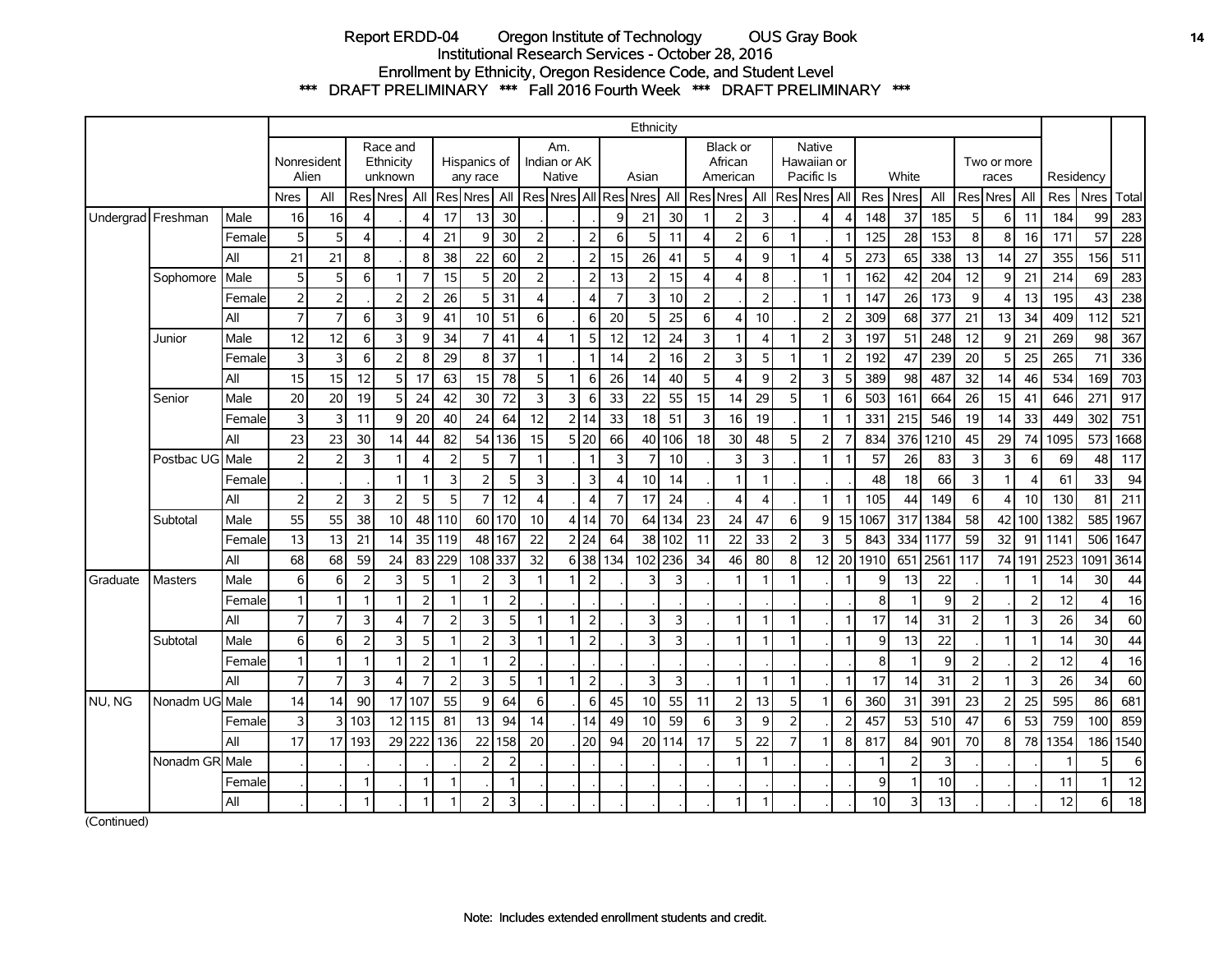# Report ERDD-04 Oregon Institute of Technology OUS Gray Book **15** Institutional Research Services - October 28, 2016 Enrollment by Ethnicity, Oregon Residence Code, and Student Level \*\*\* DRAFT PRELIMINARY \*\*\* Fall 2016 Fourth Week \*\*\* DRAFT PRELIMINARY \*\*\*

|                      |          |             |                 |     |                 |                                  |        |                          |                                 |                               |                 |  |       |            | Ethnicity                       |            |                                     |           |        |            |    |                                                                  |                      |              |      |                |        |             |                       |          |
|----------------------|----------|-------------|-----------------|-----|-----------------|----------------------------------|--------|--------------------------|---------------------------------|-------------------------------|-----------------|--|-------|------------|---------------------------------|------------|-------------------------------------|-----------|--------|------------|----|------------------------------------------------------------------|----------------------|--------------|------|----------------|--------|-------------|-----------------------|----------|
| Nonresident<br>Alien |          |             |                 |     |                 | Race and<br>Ethnicity<br>unknown |        | Hispanics of<br>any race |                                 | Am.<br>Indian or AK<br>Native |                 |  | Asian |            | Black or<br>African<br>American |            | Native<br>Hawaiian or<br>Pacific Is |           | White  |            |    |                                                                  | Two or more<br>races |              |      | Residency      |        |             |                       |          |
|                      |          |             | <b>Nres</b>     | All |                 |                                  |        |                          | Res Nres   All   Res Nres   All |                               |                 |  |       |            |                                 |            |                                     |           |        |            |    | Res Nres All Res Nres  All Res Nres  All Res Nres  All  Res Nres |                      | All          |      | Res Nres   All |        |             | Res   Nres   Total    |          |
| NU, NG               | Subtotal | <b>Male</b> | 14 <sub>1</sub> | 14  | 90 <sub>1</sub> |                                  | 17 107 | 55 I                     |                                 | 66 I                          | 61              |  | ы     | 45         | 10 I                            | <b>551</b> |                                     |           | 14 I   |            |    | 361                                                              | 33 <sup>1</sup>      | 394          | 23   |                | 25     | 596         | 91                    | 687      |
|                      |          | Femalel     |                 |     | 311041          |                                  | 12 116 | -82 I                    | 13 <sup>1</sup>                 | 95 I                          | 14 <sup>1</sup> |  | 14    | 49         | 10 <sup>1</sup>                 | 59         | 61                                  |           | 9١     |            |    | 466 l                                                            | 54                   | 520          | 47   |                | 53     | 770 I       | 101                   | 871      |
|                      |          | All         | 17              |     | 17   194        |                                  |        | 29 223 137               |                                 | 24 161                        | 20              |  | 120   | 94         |                                 | 201114     | 17                                  | 6         | 23     |            |    | 827                                                              | 87 I                 | 914          | 70 I | 81             | 781    | 1366 l      |                       | 192 1558 |
| All Students         |          | Male        | 75 l            |     | 75 130          |                                  |        | 30 160 166               |                                 | 73 239                        | 17 <sup>1</sup> |  |       | 5 22 115   |                                 | 77 192     | 34                                  | <b>28</b> | 62     | 121        |    | 10 22 1437                                                       |                      | 363 1800     | 81   |                | 45 126 | 1992        |                       | 706 2698 |
|                      |          | Femalel     | 17              |     | 17 126          |                                  |        | 27 153 202               |                                 | 62 264                        | 36              |  |       | 2 38 113 1 |                                 | 48 161     | 17 <sup>1</sup>                     | 25        | 42     |            | 31 | /1317                                                            |                      | 389 1706 108 |      |                |        | 38 146 1923 |                       | 611 2534 |
|                      |          | Total       | 92              |     | 92 256          |                                  |        | 57 313 368               | 135 503                         |                               | <b>531</b>      |  |       | 7 60 228   | 125 353                         |            | -51                                 |           | 53 104 | <b>161</b> |    | 13 29 2754                                                       |                      | 752 3506 189 |      |                |        |             | 83 272 3915 1317 5232 |          |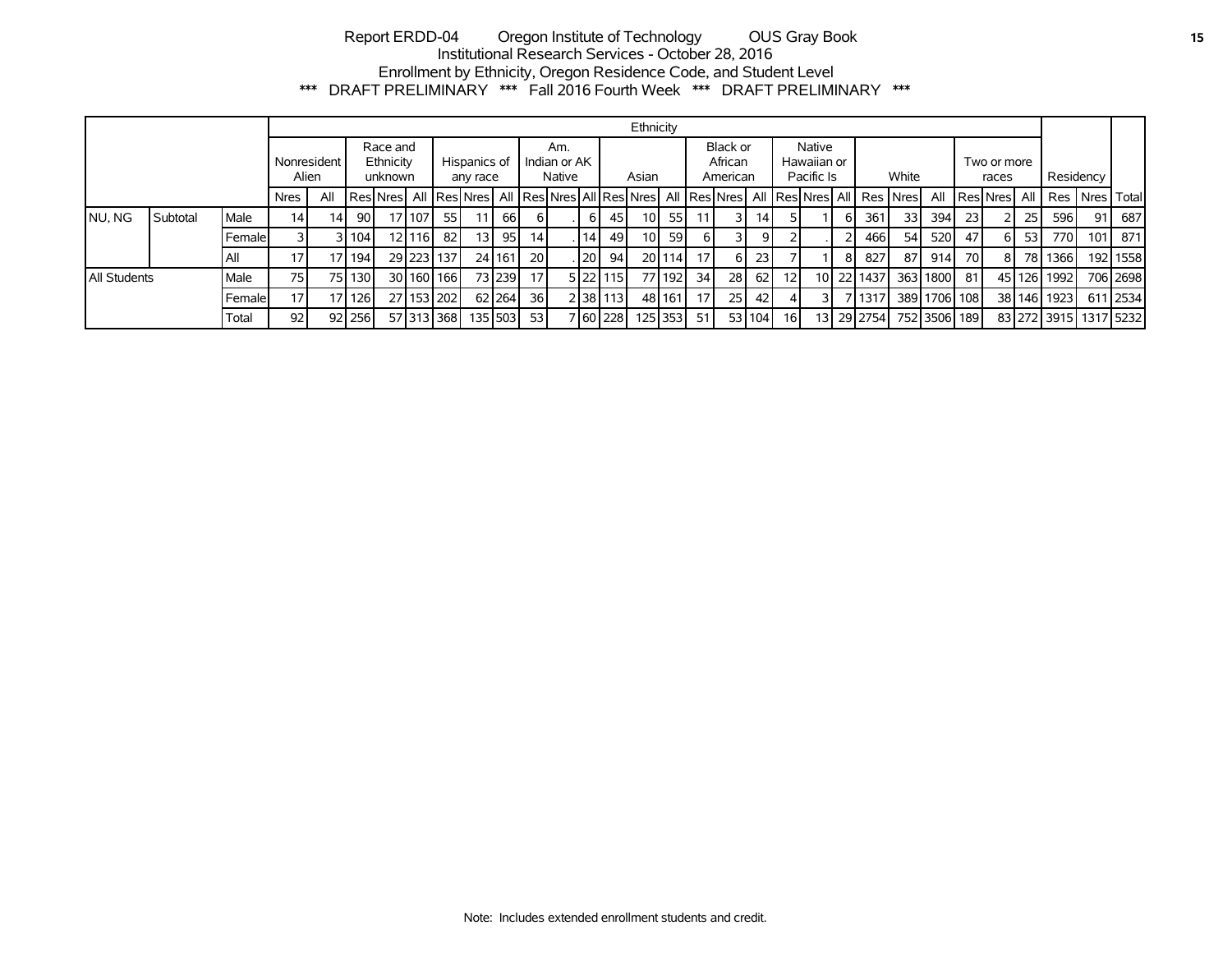# Report ERLD-01 Oregon Institute of Technology OUS Gray Book **16** OUS Gray Book Institutional Research Services - October 28, 2016 Load Distribution by Student Classification and Fee Category \*\*\* DRAFT PRELIMINARY \*\*\* Fall 2016 Fourth Week \*\*\* DRAFT PRELIMINARY \*\*\*

|                        | Classification by Level and Fee Category |                |                |                |                                                   |            |                         |                |              |                |   |                |                                                                |         |
|------------------------|------------------------------------------|----------------|----------------|----------------|---------------------------------------------------|------------|-------------------------|----------------|--------------|----------------|---|----------------|----------------------------------------------------------------|---------|
|                        |                                          |                | UG             |                |                                                   | GR         | Postbac Postbac Postbac |                |              |                |   |                |                                                                |         |
|                        |                                          |                |                |                | UG Res UG Nonres Foreign GR Res GR Nonres Foreign |            | Res                     |                |              |                |   |                | Nonres   Foreign   Staff UG   Staff GR   PT Fee UG   PT Fee GR | Total   |
| Carrying Load          |                                          |                |                |                |                                                   |            |                         |                |              |                |   |                |                                                                |         |
| 0                      | 118                                      |                |                | 1              |                                                   |            | 5                       |                |              |                | 2 | 83             | 3                                                              | 212     |
| $\vert$ 1              | $\overline{2}$                           |                |                |                |                                                   |            |                         |                |              | 6              |   | $\overline{2}$ |                                                                | 10      |
| $\overline{2}$         | 83                                       |                |                | 1              |                                                   |            | 1                       |                |              |                |   | 19             |                                                                | 104     |
| 3                      | 368                                      |                |                | 8              |                                                   |            | 5                       |                |              | $\overline{4}$ |   | 134            | 10                                                             | 529     |
| 4                      | 531                                      |                |                |                |                                                   |            | 5                       |                |              | $\overline{2}$ |   | 123            | 5                                                              | 666     |
| 5                      | 206                                      |                | 1              | 1              |                                                   |            | $\overline{2}$          |                |              |                |   | 16             |                                                                | 227     |
| 6                      | 146                                      |                |                | 12             |                                                   |            | 6                       |                |              | $\mathbf{1}$   |   | 106            | $\mathbf{1}$                                                   | 272     |
| $\overline{7}$         | 138                                      | 5              |                | $\mathbf{1}$   |                                                   |            | 6                       |                |              | 3              |   | 69             | 1                                                              | 223     |
| 8                      | 152                                      | 9              | $\overline{2}$ | 1              |                                                   |            | 3                       | 2              |              | $\overline{2}$ |   | 24             |                                                                | 195     |
| 9                      | 65                                       | 3              |                | 8              | $6 \mid$                                          | 4          |                         |                |              | 1              |   | 32             |                                                                | 120     |
| 10                     | 125                                      | 11             | 1              | 1              |                                                   |            | 11                      | 2              |              | 3              |   | 24             |                                                                | 180     |
| 11                     | 76                                       | $\overline{7}$ |                |                |                                                   |            | 6                       |                |              |                |   | 11             |                                                                | 100     |
| 12                     | 416                                      | 52             | 17             |                |                                                   |            | 11                      | $\overline{4}$ | 1            | 10             |   | 9              |                                                                | 521     |
| 13                     | 383                                      | 59             | 9              |                | $\overline{2}$                                    |            | 10                      | $\overline{2}$ |              | 6              |   | 13             |                                                                | 484     |
| 14                     | 283                                      | 77             | 11             |                | 1                                                 |            | $\overline{4}$          |                |              | 6              |   | 5              |                                                                | 388     |
| 15                     | 358                                      | 90             | 11             | $\overline{2}$ | 1                                                 |            | 11                      |                |              | 6              |   | 5              |                                                                | 485     |
| 16                     | 163                                      | 49             | 6              |                |                                                   |            | 19                      | 3              |              | 3              |   |                |                                                                | 244     |
| 17                     | 68                                       | 18             |                |                |                                                   |            | $\overline{2}$          |                |              |                |   |                |                                                                | $90\,$  |
| 18                     | 44                                       | 13             | $\overline{c}$ |                |                                                   |            |                         |                |              |                |   |                |                                                                | 60      |
| 19                     | 58                                       | 10             |                |                |                                                   |            | 20                      | 6              |              |                |   |                |                                                                | 95      |
| 20                     | 15                                       |                | 1              |                |                                                   |            |                         |                |              |                |   |                |                                                                | 16      |
| 21                     | 4                                        | 4              |                |                |                                                   |            |                         |                |              |                |   |                |                                                                | 9       |
| 22                     |                                          |                |                |                |                                                   |            |                         |                |              |                |   |                |                                                                |         |
| 23                     |                                          |                |                |                |                                                   |            |                         |                |              |                |   |                |                                                                |         |
| <b>Total Headcount</b> | 3804                                     | 407            | 61             | 36             | 13                                                | $\sqrt{6}$ | 127                     | 21             | $\mathbf{1}$ | 55             | 3 | 678            | 20                                                             | 5232    |
| GR (500+)<br>Hours     | 42                                       | 21             | $\mathbf 0$    | 208            | 120                                               | 55         | 9                       | 0              | 0            | $\mathbf 0$    | 9 | 6              | 60                                                             | 530     |
| UG (000-499) Hours     | 35503                                    | 5717           | 823            | 22             | 28                                                | 6          | 1517                    | 304            | 12           | 550            | 0 | 3446           |                                                                | 3 47931 |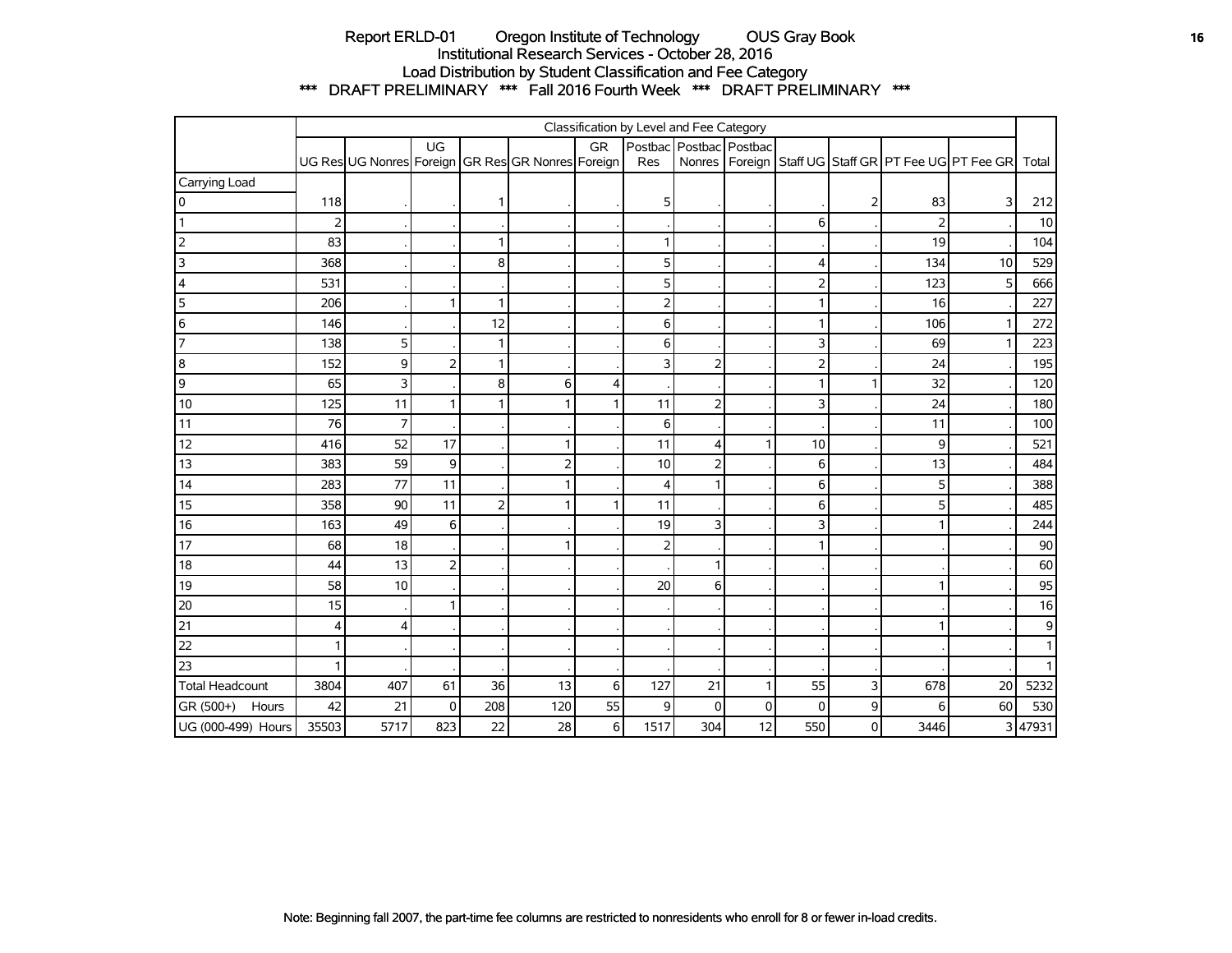### Report HCCR-01 Oregon Institute of Technology OUS Gray Book **17** 17 Institutional Research Services - October 28, 2016 Term Headcount by Student Level and Fee Policy (Breaks Out Professional Categories) \*\*\* DRAFT PRELIMINARY \*\*\* Fall 2016 Fourth Week \*\*\* DRAFT PRELIMINARY \*\*\*

|                          |                   | Other Fee<br>Policies | Nonresidents | <b>Residents</b> | PT Fee Policy, PT Fee Policy,<br>Nonresidents | <b>Grand Totall</b> |
|--------------------------|-------------------|-----------------------|--------------|------------------|-----------------------------------------------|---------------------|
| Undergraduate   Freshman |                   | 324                   | 130          | 42               | 15                                            | 511                 |
|                          | Sophomore         | 360                   | 69           | 67               | 25                                            | 521                 |
|                          | Junior            | 432                   | 94           | 123              | 54                                            | 703                 |
|                          | Senior            | 848                   | 161          | 308              | 351                                           | 1668                |
|                          | Postbac UG        | 107                   | 22           | 27               | 55                                            | 211                 |
|                          | Nonadm UG         | 236                   | 6            | 1120             | 178                                           | 1540                |
|                          | Subtotal          | 2307                  | 482          | 1687             | 678                                           | 5154                |
| Graduate                 | Masters/NG/Oth Gr | 16                    | 19           | 23               | 20                                            | 78                  |
|                          | Subtotal          | 16                    | 19           | 23               | 20                                            | 78                  |
| <b>All Students</b>      |                   | 2323                  | 501          | 1710             | 698                                           | 5232                |